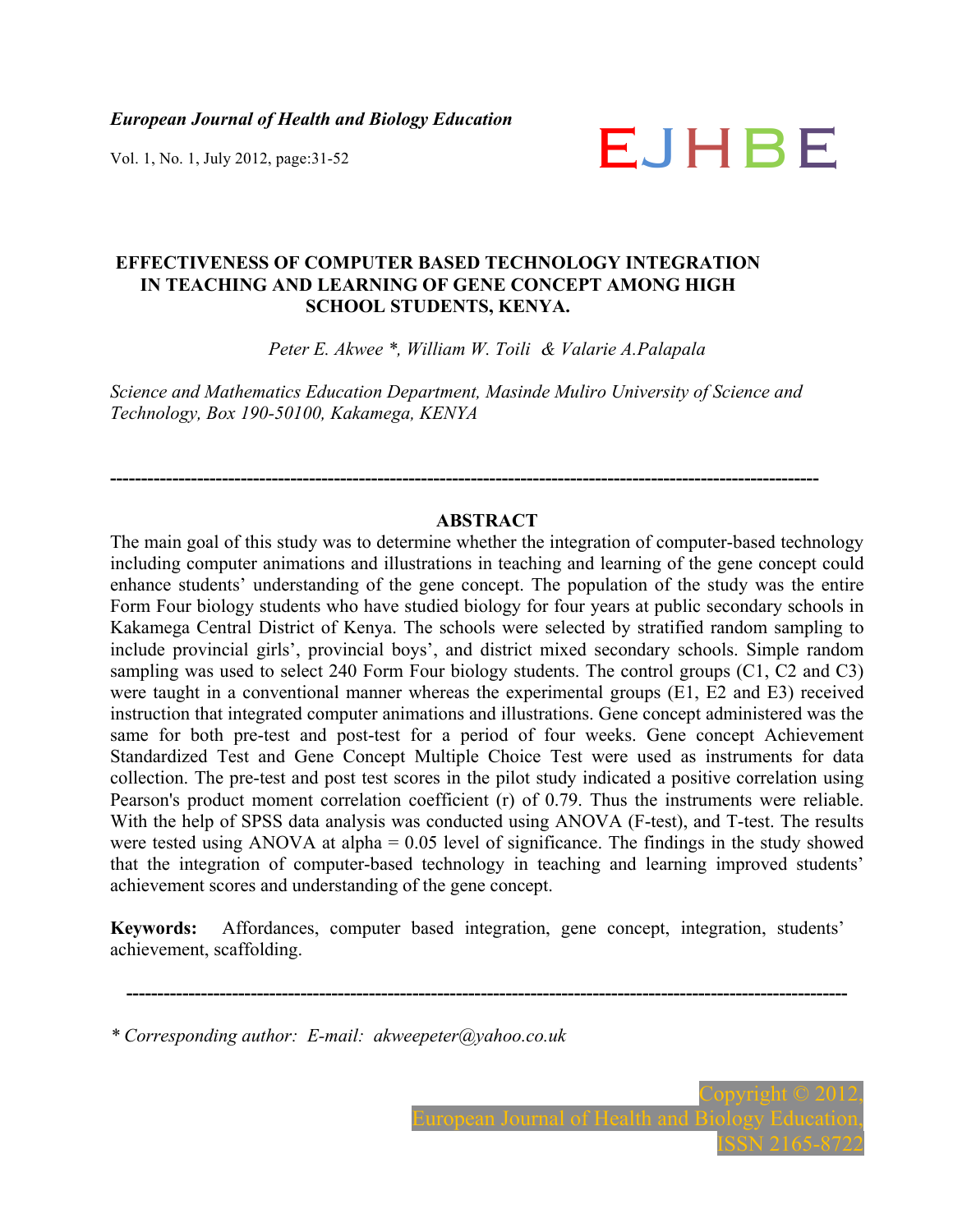#### **Background of the Study**

A survey by the Kenya National Examinations Council (KNEC) over a period of six years revealed that students' academic performance in secondary school biology has been generally poor (KNEC Reports, 2003-2008). The Strengthening of Mathematics and Science in Secondary School Education (SMASSE) report (2000) reveals that inappropriate teaching methods led to poor understanding and performance in biology and in other science subjects at selected secondary schools. The report specifically pointed out that poor understanding of science content and a lack of innovative skills lead to poor performance in practical tasks by the students. The gene concept is one such area in biology that presents learning difficulties to the students. A review of literature on this issue indicates students in many other countries in the world experience learning difficulties of the gene concept (Hounshell and Hill, 1989).

The Gene concept is a central concept in genetics and a thorough understanding of it is essential for understanding other related fields of biology such as biotechnology, genetic engineering, recombinant DNA technology, and cell and molecular Biology. However, the teaching and learning of the gene concept has continued to provide a challenge to both teachers and students of biology at secondary schools of Kenya. The Kenya National Examination Report (KNEC) report (2004) observes that students had learning difficulties in genetics. For example, they could not correctly use the conventional signs and symbols in genetics or distinguish among gene, trait and chromosome. The KNEC report (2008) for the Kenya Certificate of Secondary Education (KCSE) examination sat in 2007 also noted that students failed to identify nitrogen bases as components of genes hence could not explain how deletion and inversion occur in genes. The majority of students confused chromosomal mutation with gene mutations. Questions testing experimental design in genetics were performed poorly indicating lack of practical approach to teaching.

The gene concept is taught at Form Four level when most teachers are eager to complete the syllabus hence the approach is largely teacher-centered. Consequently, most teachers teach genetics theoretically. The teachers perceived genetics to be difficult both to teachers and students and lacked sufficient practical activities or experiments in the biology teachers' guides (SMASSE report, 2000). The topic is also wide which makes teachers rush over to cover the topic thus stifling students' ability to critically analyze situations and sustain their interest in the topic approach defeats the key goal of biology teaching: to develop more effective and scientifically aligned strategies to assist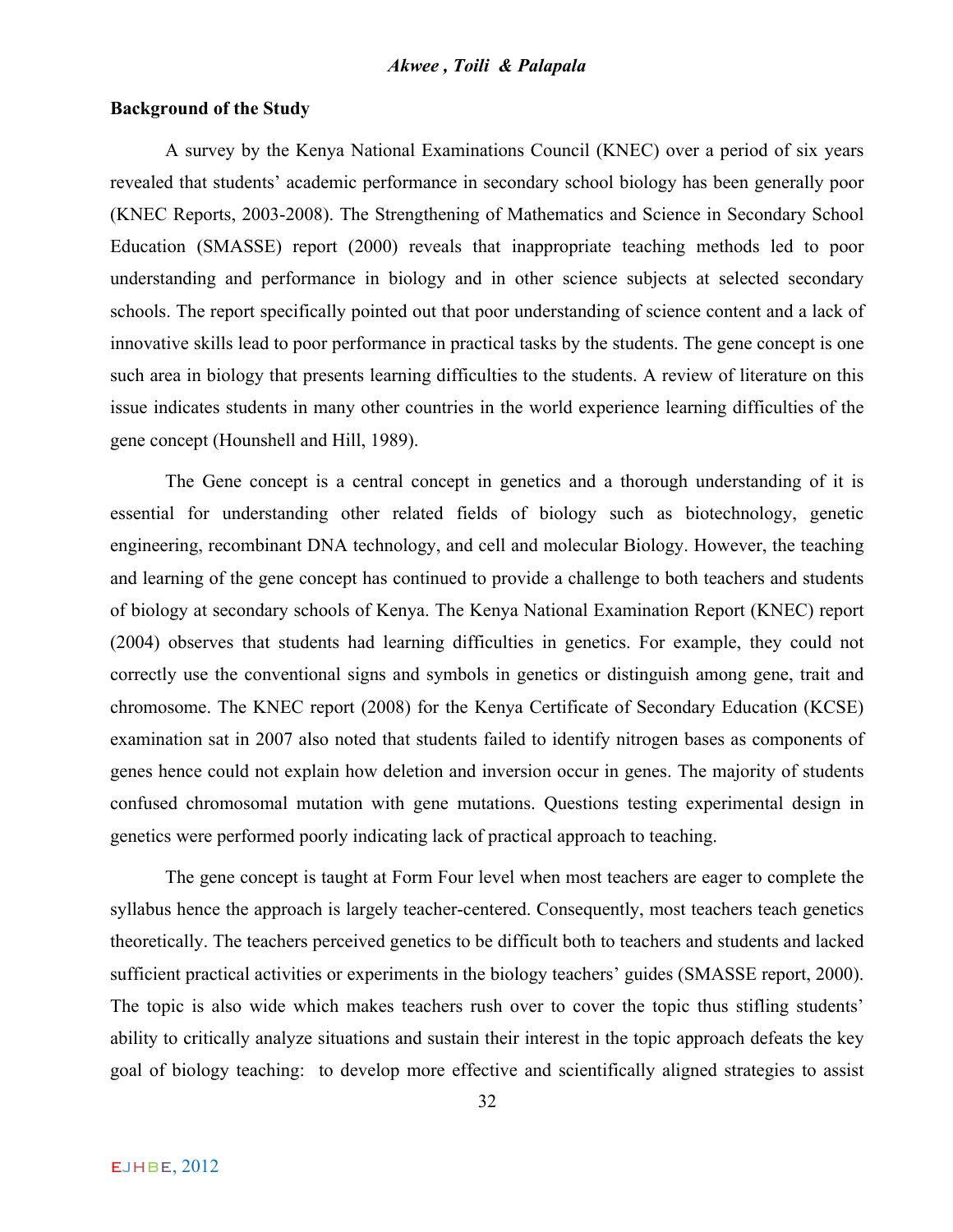high school students understand the key concepts in the biology curriculum.

Kesidou and Roseman (2002) observed that curriculum materials have a major role in teaching and learning, and many teachers rely on them to improve their pedagogical skills in the delivery of their content. Dreyfus and Halevi (1991) showed that the use of computer programs provided an open learning environment that allowed pupils to explore learning tasks within a framework, where the teacher works as a guide. In such an environment, even weak students are encouraged to learn in depth with many difficult biology concepts. Alternatively, Hoyles and Noss (1992), as a result of their studies in Logo based micro worlds, suggested that teachers restrict the software environment within which pupils may explore and within which pupil autonomy and mathematical expression may take place. In addition, Michel *et al.* (1999) suggest that allowing pupils to make video clips can develop their power of observation and open new perspectives for their understanding of scientific concepts. This is because pupils need to think of what should be recorded in order to explain a concept.

The quality of learning outcomes depends on the interaction between the teaching styles and methods used by the teacher to create suitable learning environment (Entwistle, 1998). Research has shown that the use of a wide variety of resources and approaches improves students' interests in biology and facilitates the learning of difficult concepts such as those encountered in genetics. Computer based simulations (CBS) can be developed for the teaching and learning school biology as a part of classroom innovation in this direction. Computer assisted instruction (CAI) increases students' achievement and develops more positive attitudes in high school biology course (Hounshell and Hill, 1989). Computer-based instruction simulations (CBIS) programs have also been developed for the teaching and learning of several concepts with high cognitive demand as well as those considered as controversial or dangerous to teach and learn through regular methods. The correct use of the technology therefore proved to be crucial to the teachers' success in encouraging learners to adopt hands-on approach to learning (Goos *et al*, 2003). Although the government of Kenya has made efforts to in-service biology teachers through initiatives such as SMASSE, no marked improvement in the students' performance in genetics has been observed. The traditional pedagogical practices used by the teachers in the teaching and learning of the gene concept underscore the students' poor understanding in area resulting into poor performance and loss of interest in genetics. The teacher's own pedagogical beliefs and values can play an important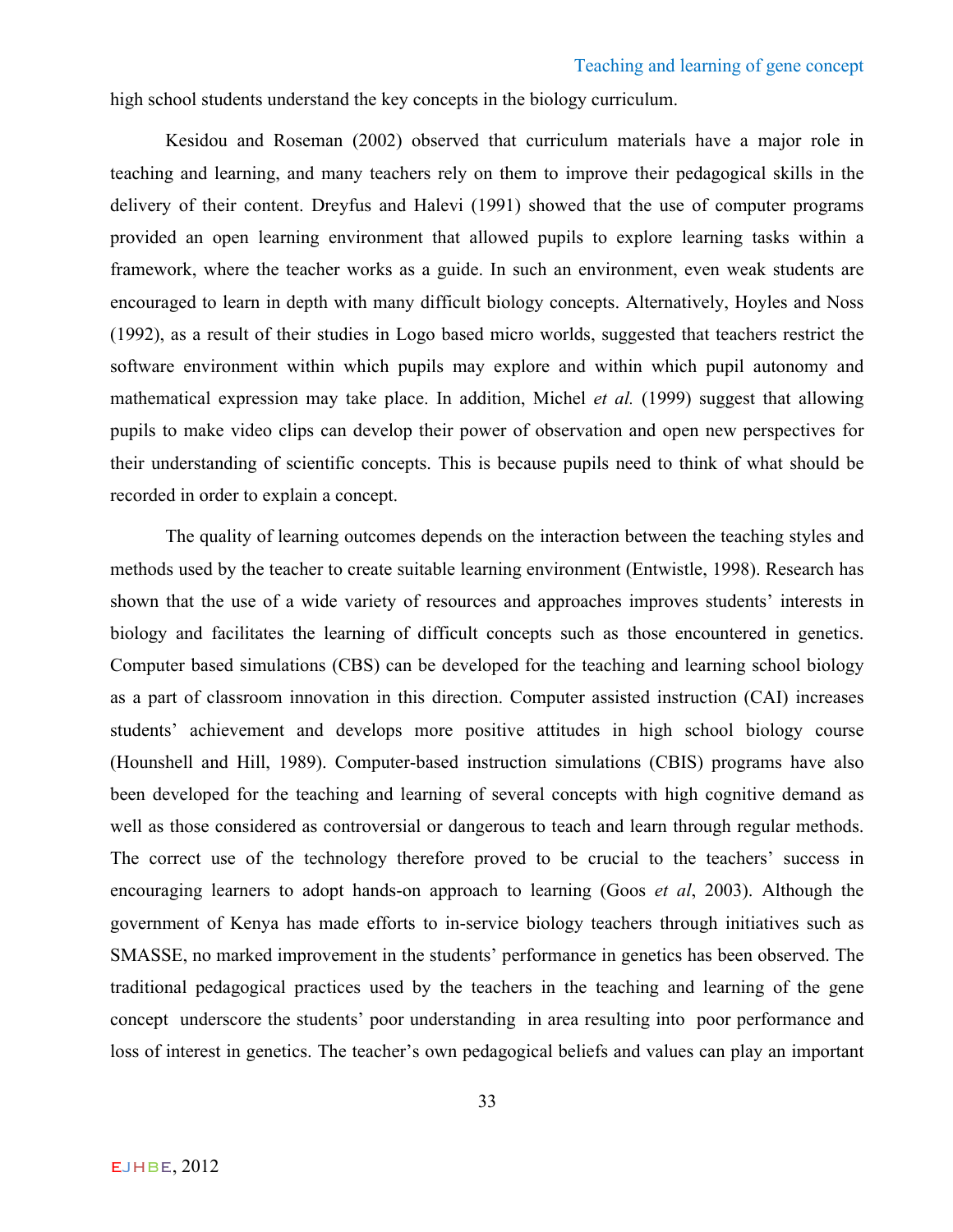role in shaping technology-mediated learning as well as reinforcing existing teaching approaches. The continued difficulties associated with the learning of gene concept amid efforts by the governments to promote best practice pedagogy necessitate this study.

# **Purpose of Study**

The purpose of this study was therefore to determine the effectiveness of integration of computer based technology versus the conventional methods in the teaching and learning of the gene concept in biology at public secondary schools in Kenya. The tested hypotheses were:

(a) The Computer-based technology has no effect on student achievement scores in the learning of the gene concept; and

(b) Computer-based technology does not affect students' understanding of specific sub concept of gene concept.

#### **Conceptual Framework**

The use of computers to support constructivist pedagogy has been shown to be effective (Dreyfus and Halevi, 1991). The conceptual framework that guided this study is therefore based on the *perspectives interactions paradigm* which focuses on evaluating the interactions between three key actors: pupil(s), teacher and designer (of the software). The interactions must take place for conceptual learning to occur under constructivist learning theory. As shown in Figure 1, at the discursive and interactive level, the model implies that the teacher's theoretical ideas about their subject lead to specific ways of passing that knowledge (articulation) to the pupils. The pupils provide feedback to the teachers about their understanding, which affects the teachers' ideas about how to improve explanations and the quality of learning tasks for the students. The teacher in this process must call upon his/her scaffolding skills to develop tasks that support students' learning. From the designer to the teacher, the teacher uses the software apparatus such as computer, CD-ROM, projector, flash disks to develop tasks and *scaffolds* that improve and extend their learning. The computer provides *affordances* that enable the teacher and the student interact in classroom by using the software whereby learners create their knowledge and promote independent thinking. Pupils' capability with ICT will also affect their capability for independent learning, their metacognitive skills, their own perceptions of the learning objectives for a particular lesson and their perceptions of the value of ICT for their learning.

From the framework, the independent variable was computer based technology model while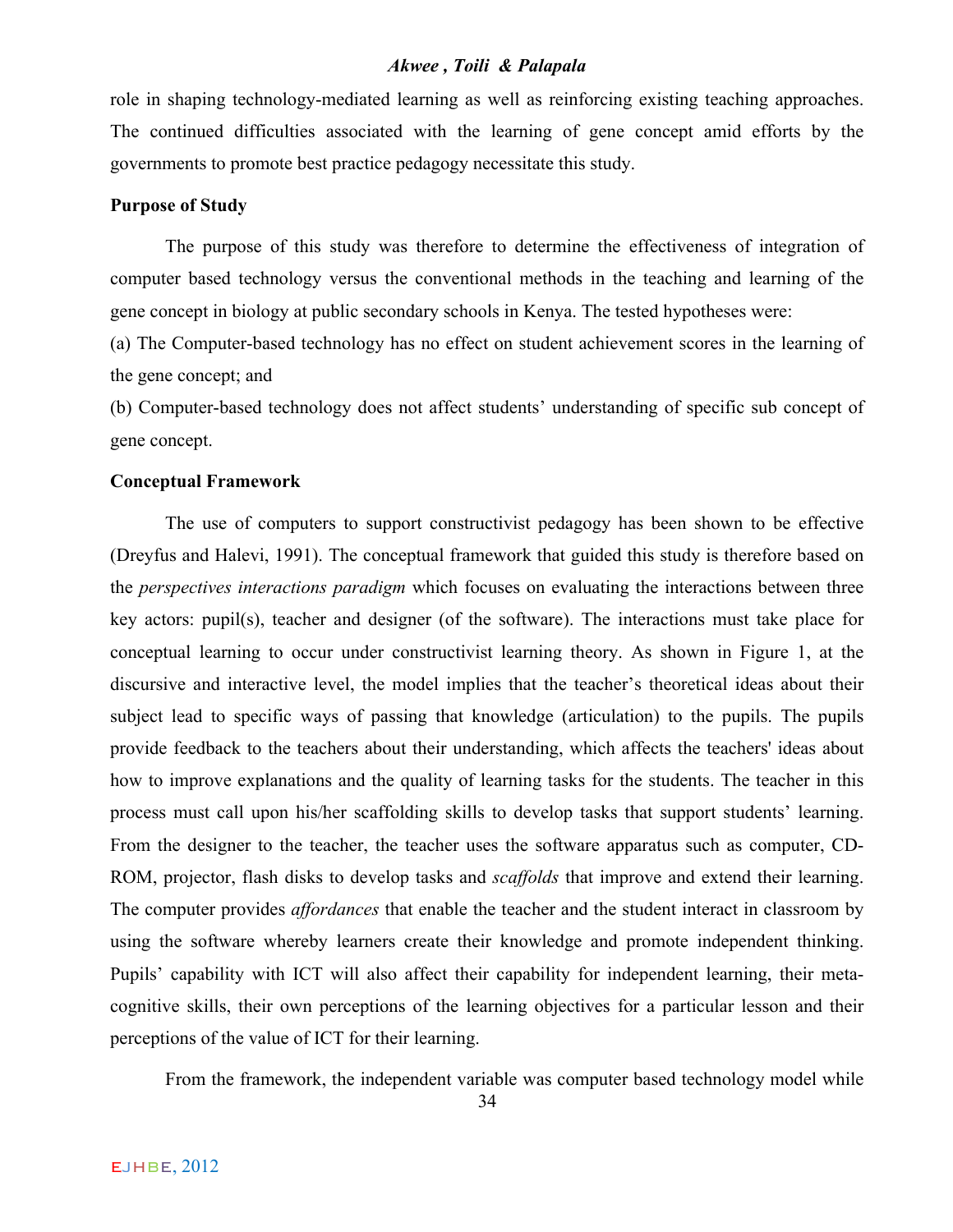the dependent variable was the achieved scores.

This model can help teachers and teacher educators acquire a better understanding of the ways in which teachers' pedagogical practices might be affected by feedback from pupils and interactions with ICT environments. The framework can be applied at any level of the learning process. These interactions involve problem-based learning and teaching strategies including experiments, discovery learning, inquiry learning and reflective thinking.



**Fig 1: The Conceptual Framework for Teaching and Learning the Gene Concept**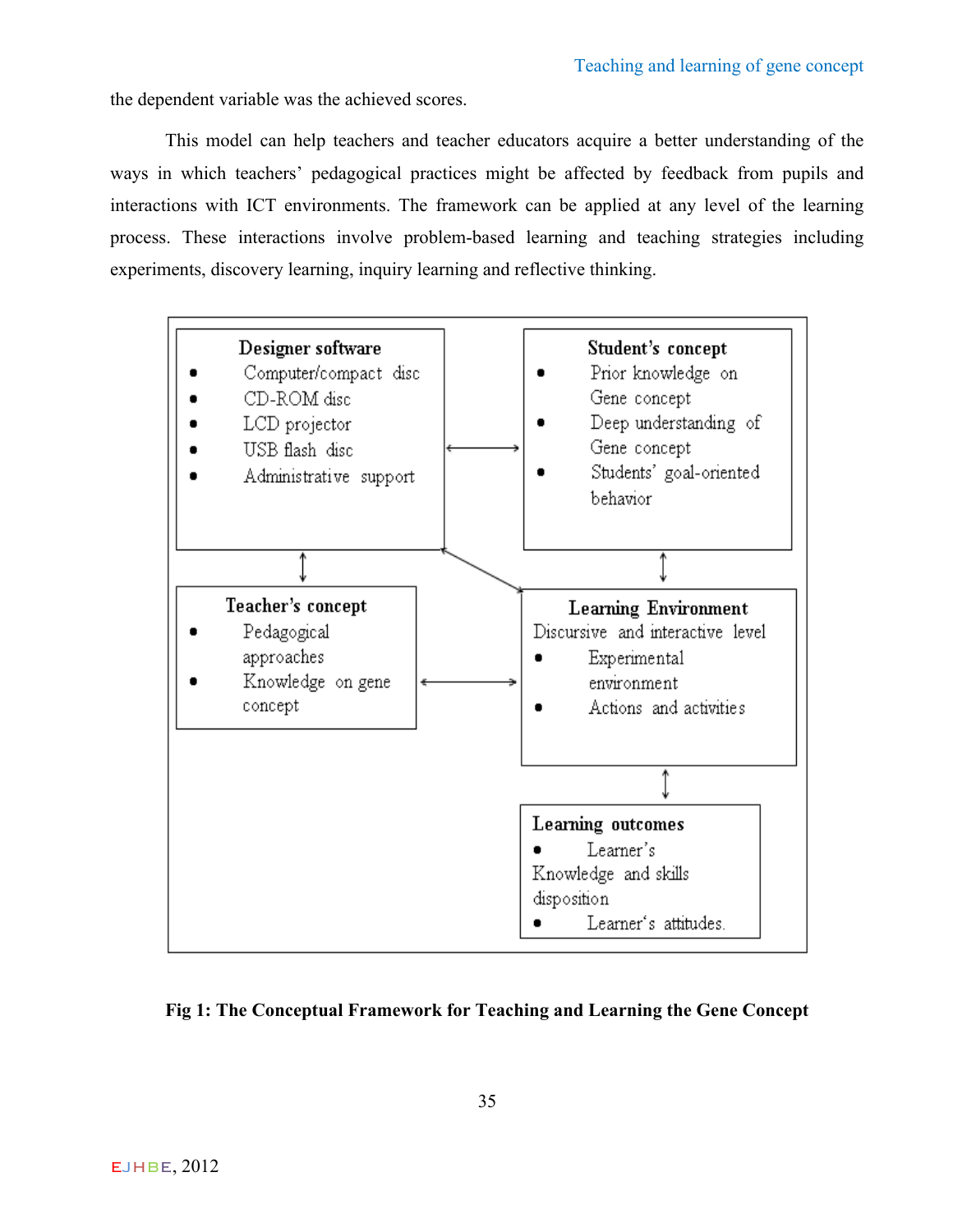#### **METHOD AND MATERIALS**

#### **Population and Sample**

The study was carried out in Kakamega Central District of Kenya. The target population was the entire Form 4 biology students at the public secondary schools. The Form 4 students were selected for the study since this is the gene concept is taught at this level in the secondary school curriculum.

Purposive sampling was used to select seven schools that had computer laboratories. Stratified random sampling was used to select three schools out of the seven with one school in each category, that is, one provincial girls' only, one provincial boys' only, and one district mixed gender schools. The students were selected using simple random sampling technique whereby 240 Form 4 students of biology were picked from the three schools.

#### **Research Design and Treatment**

The study employed the true experimental research design. Random assignment of subjects to control and experimental groups was conducted in the schools followed by treatment (computerbased simulations) in a real biology classroom setting.

The experimental groups (E1, E2 and E3) were taught the gene concept by the researcher for three weeks using computer based technology (CBT) after the pretest. The experimental groups were taught the gene concept through a computer simulations experiments. The CBT approach involved using CD-ROM and USB flash disk containing downloaded learning activities on the gene concept. These materials were assembled in a biology laboratory together with computers and LCD projector carried by the researcher and computer technician. Access to the CBT programme was gained by clicking the mouse at the programme by the researcher. The lesson began with the presentation of the gene concept with information relayed onto the computer screen then relayed on white screen for a larger visualization. In each lesson, learners were presented with experimental tasks in the form of examples from each concept, which required them to attempt, evaluate, and respond either directly via the keyboard or through the attempt in their exercise books. Several scaffolds were given for each task to support students' learning.

The control groups (C1, C2 and C3) also received the traditional pedagogical instruction of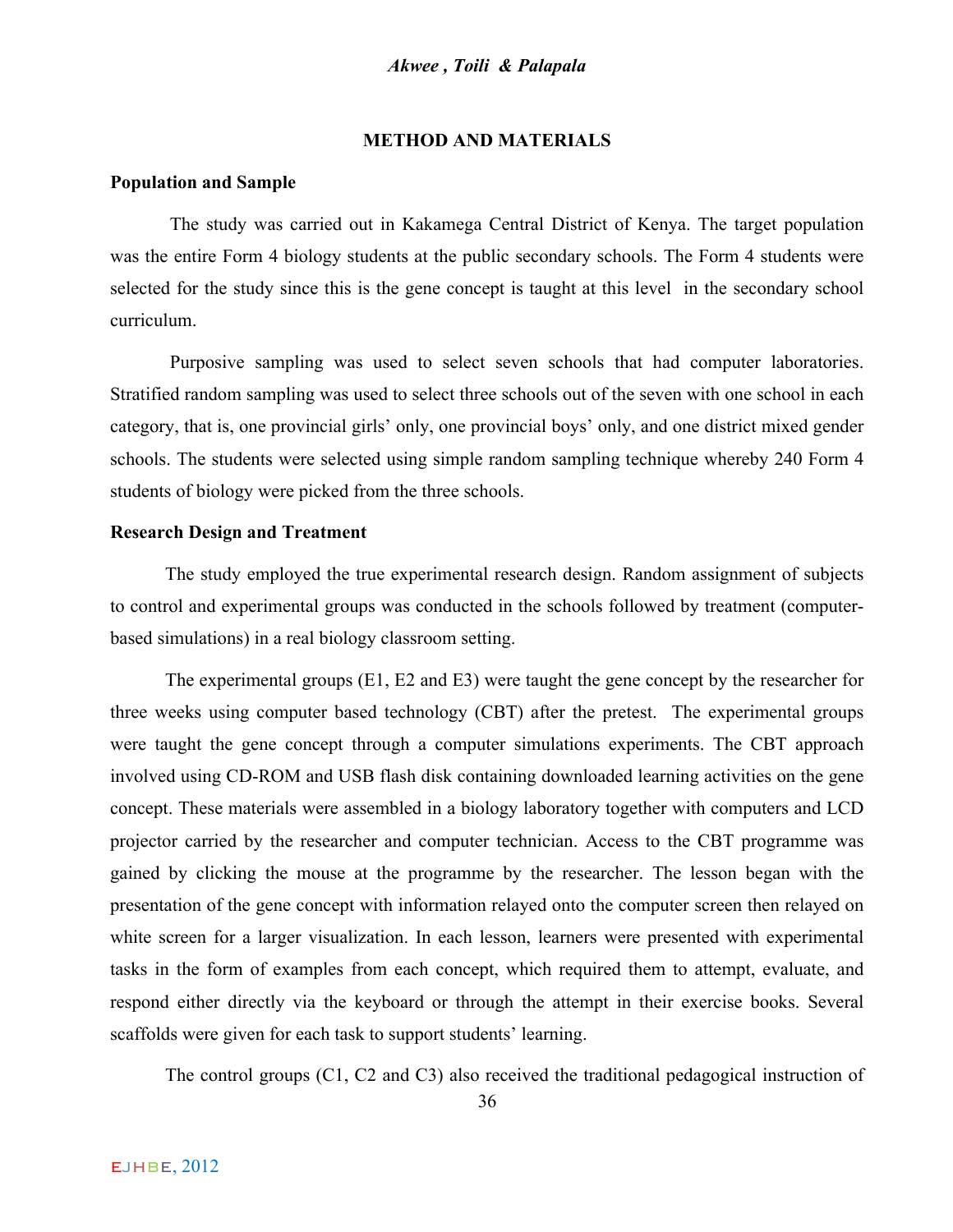the gene concept involving discussion technique for three weeks. These chiefly focused on teacher explanations and use of students' textbook, followed by discussions and teacher directed questions.

# **Data Collection and Analysis**

The pre-test and post test were administered to both experimental and control groups accordingly. The post test was administered after the appropriate research treatment. The research instruments used in the study were Gene Concept Achievement Standardized Test (GCAT)) and Gene Concept Multiple Choice Diagnostic Test (GCMCDT)(see Appendix A and B). The scores were recorded. The results before and after treatment, were compared to establish the effect of CBT teaching on students' achievement. The scores were subjected to ANOVA inferential statistical analysis using the Statistical Programme for Social Sciences (SPSS).

# **RESULTS**

The results are presented thematically based on the objectives of the study, namely: Students' understanding of gene concept before and after use of CBT; and impact of CBT on students' learning of the gene concept.

#### **Students' understanding of Gene concept before and after use of CBT**

In order to determine the effect of CBT on the learning of the gene concept, it was necessary to administer the pretest: Gene Concept Achievement Test (GCAT) and Gene Concept Multiple-Choice Diagnostic Test (GCMCDT) to both experimental and control groups. The results were as summarized in Table 1.The table shows that the overall performance in all categories of schools was below expectation. On the average only 33.6 % of the students (both experimental and control groups) correctly answered the questions on the gene concept while 66.4 % got the answers all wrong. The majority of the students therefore displayed difficulties in understanding the gene concept. Out of the 28 sub concepts of the gene concept, over 50 % of the students did not have difficulties in only three of them, namely, defining the gene, listing types of mutations and their causes. On the other hand, all the sub concepts including determination of sex in human beings and explaining the genetic cause of sickle cell anemia appeared extremely difficult for the students. There was confusion among students on what determines the sex of an organism between a pair of alleles and a pair of chromosomes (overall 53.4% of them failed the test item on Table 1). This was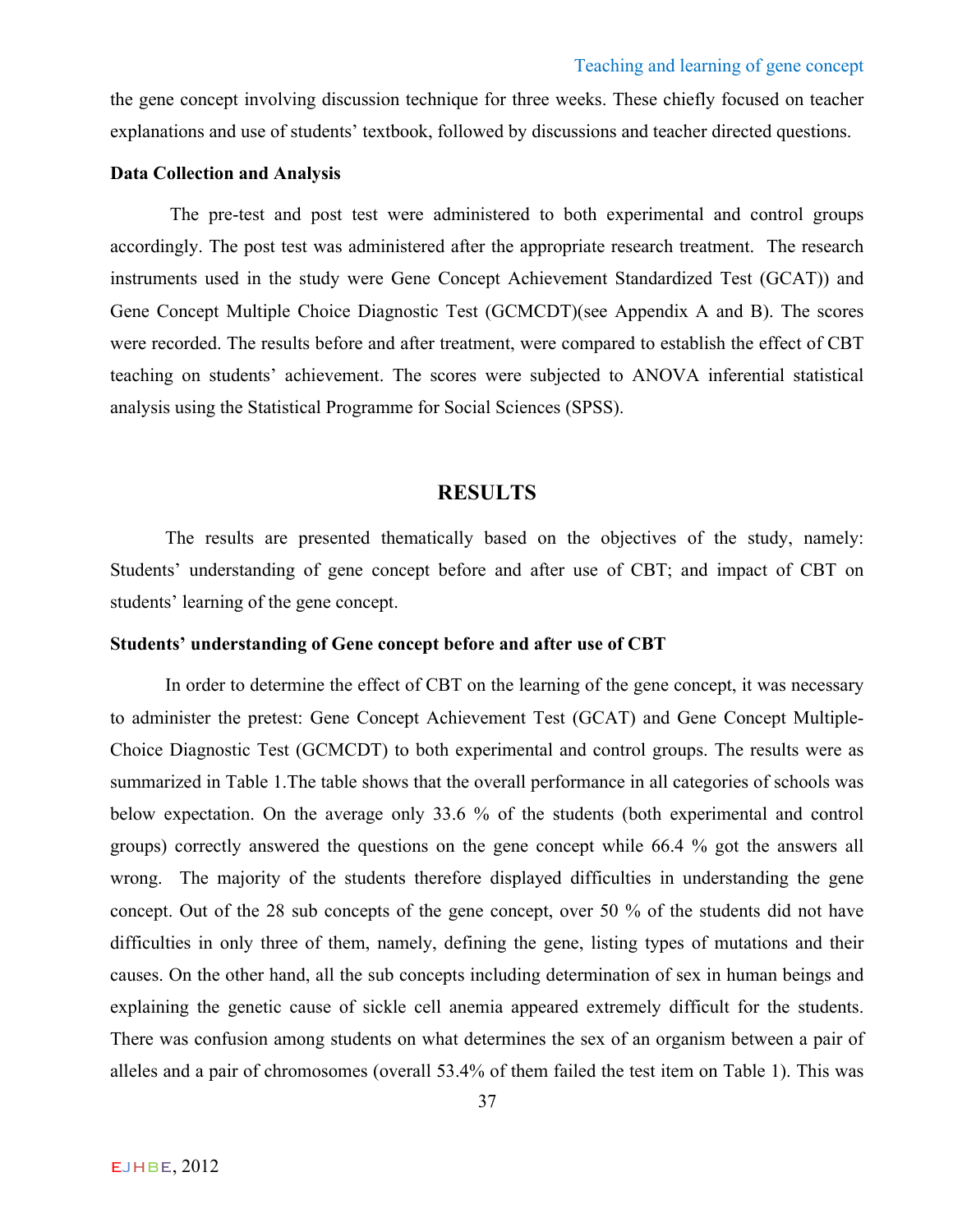also evident in distinguishing sex chromosomes and gene mutations disorders.

|                                    |                       | $Frequency(N=240)$ |              | Percentages (%) |
|------------------------------------|-----------------------|--------------------|--------------|-----------------|
| <b>Of Gene concept</b>             | <b>Right</b><br>Wrong |                    | <b>Right</b> | Wrong           |
| Allele                             | 88                    | 152                | 36.7         | 63.3            |
| Gene                               | 129                   | 111                | 53.8         | 46.2            |
| Genotype                           | 110                   | 130                | 45.8         | 54.2            |
| Phenotype                          | 105                   | 135                | 43.8         | 57.2            |
| Homozygous                         | 87                    | 153                | 36.3         | 63.7            |
| Heterozygous                       | 83                    | 157                | 34.6         | 65.4            |
| Dominant allele                    | 72                    | 168                | 30           | 70              |
| Recessive allele                   | 66                    | 174                | 27.5         | 72.5            |
| Cross over                         | 14                    | 226                | 5.8          | 94.2            |
| Linkage                            | 15                    | 225                | 6.3          | 93.7            |
| Mendelian law                      | 39                    | 201                | 16.3         | 83.7            |
| F1-generation                      | 113                   | 127                | 47.1         | 52.9            |
| F2-generation                      | 115                   | 125                | 47.9         | 52.1            |
| Phenotypic ratio                   | 68                    | 172                | 28.3         | 71.6            |
| Genotypic ratio                    | 63                    | 177                | 26.3         | 73.7            |
| Sex determination                  | 103                   | 137                | 42.9         | 57.1            |
| Chromosomes/allele                 | 112                   | 128                | 46.6         | 53.4            |
| Sex chromosomes                    | 58                    | 182                | 24.2         | 75.8            |
| Types of mutations                 | 210                   | 30                 | 87.5         | 12.5            |
| Causes of mutations                | 181                   | 59                 | 75.6         | 24.4            |
| Gene mutations disorders           | 41                    | 199                | 17.1         | 82.9            |
| Sickle anaemia                     | 72                    | 168                | 30           | 70              |
| Gene and chromosomal mutations     | 13                    | 227                | 5.4          | 94.6            |
| Drosophila melanogaster            | 26                    | 214                | 10.8         | 89.2            |
| Incomplete dominance               | 117                   | 123                | 48.8         | 52.2            |
| F1&2 ratio of incomplete dominance | 118                   | 122                | 49.9         | 50.1            |
| Genetically modified organisms     | 23                    | 217                | 9.6          | 90.4            |
| Opinions of GMOS                   | 14                    | 226                | 5.8          | 94.2            |
| <b>AVERAGE</b>                     | 81                    | 159                | 33.6         | 66.4            |

**Table 1:** *Overall* **Pre-test scores for Experimental and control groups before treatment**

After the treatment the experimental group showed an improvement in the overall performance with a majority (87.5%) displaying a correct understanding of the sub concepts, while only 40% of the control group displayed such understanding (Table 2).While the majority of the students (over 60 %) in the experimental group displayed a high level of understanding of all the 28 sub concepts the contrary was the case for the students in the control group.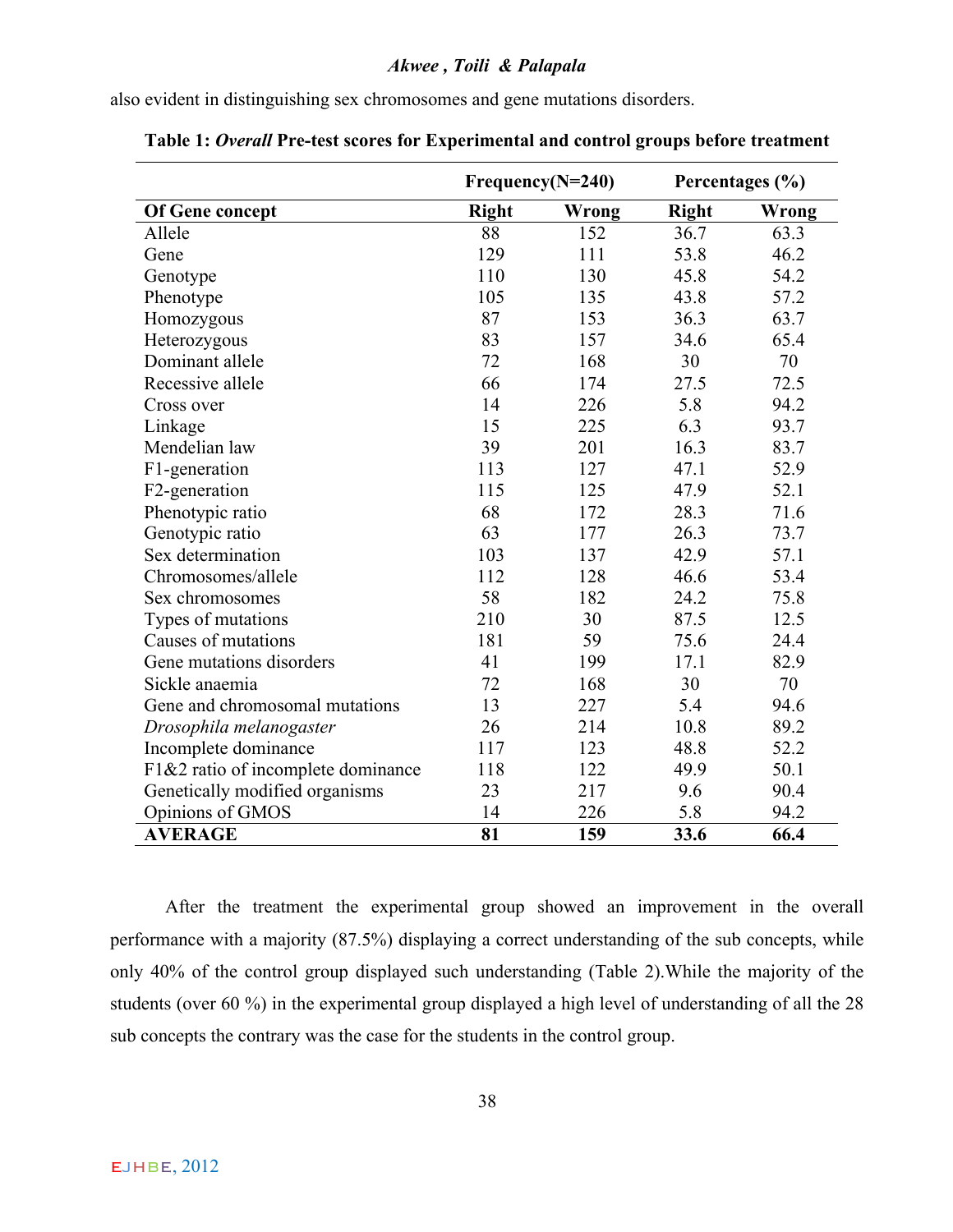|                                    | Frequency(N) and Percentages (%) of post test scores |                  |                                   |              |  |  |  |
|------------------------------------|------------------------------------------------------|------------------|-----------------------------------|--------------|--|--|--|
|                                    | <b>Experimental group</b><br>$(N=120)$               |                  | <b>Control group</b><br>$(N=120)$ |              |  |  |  |
| <b>Gene concept</b>                | <b>Right</b>                                         | Wrong            |                                   | Wrong        |  |  |  |
| Allele                             | 119 (99.2%)                                          | $1(0.8\%)$       | 88(73.3%)                         | 32(26.7%)    |  |  |  |
| Gene                               | 102(85%)                                             | 18(15%)          | $61(50.8\%)$                      | 59(49.2%)    |  |  |  |
| Genotype                           | 105(87.5%)                                           | $15(12.5\%)$     | $60(50\%)$                        | $60(50\%)$   |  |  |  |
| Phenotype                          | $116(96.7\%)$                                        | $4(3.3\%)$       | $65(54.2\%)$                      | 55(45.8%)    |  |  |  |
| Homozygous                         | 104(86.7%)                                           | $16(13.3\%)$     | $60(50\%)$                        | $60(50\%)$   |  |  |  |
| Heterozygous                       | 104(86.7%)                                           | $16(13.3\%)$     | 59(49.2%)                         | $61(50.8\%)$ |  |  |  |
| Dominant allele                    | 84(70%)                                              | $36(30\%)$       | $40(33.3\%)$                      | 80(66.7%)    |  |  |  |
| Recessive allele                   | 78(65%)                                              | 42(35%)          | 38(31.7%)                         | 82(68.3%)    |  |  |  |
| Cross over                         | 98(81.7%)                                            | 22(18.3%)        | 56(46.7%)                         | $64(53.3\%)$ |  |  |  |
| Linkage                            | $96(80\%)$                                           | 24(20%)          | 45(37.5%)                         | 75(62.5%)    |  |  |  |
| Mendelian law                      | 103(85.8%)                                           | $17(14.2\%)$     | $53(44.2\%)$                      | $67(55.8\%)$ |  |  |  |
| F1-generation                      | 116(96.7%)                                           | $4(3.3\%)$       | $61(50.8\%)$                      | 59(49.2%)    |  |  |  |
| F <sub>2</sub> -generation         | $115(95.8\%)$                                        | $5(4.2\%)$       | 54(45%)                           | 66(55%)      |  |  |  |
| Phenotypic ratio                   | 68(56.7%)                                            | $52(43.3\%)$     | 45(37.5%)                         | 75(62.5%)    |  |  |  |
| Genotypic ratio                    | 112(93.3%)                                           | $8(6.7\%)$       | $31(25.8\%)$                      | 89(74.2%)    |  |  |  |
| Sex determination                  | 68(56.7%)                                            | $52(43.3\%)$     | 45(37.5%)                         | 75(62.5%)    |  |  |  |
| Chromosomes/allele                 | 112(93.3%)                                           | $8(6.7\%)$       | $31(25.8\%)$                      | 89(74.2%)    |  |  |  |
| Sex chromosomes                    | $120(100\%)$                                         | $0\frac{6}{2}$   | $41(34.2\%)$                      | 79(65.8%)    |  |  |  |
| Types of mutations                 | $120(100\%)$                                         | $0\frac{\%}{\%}$ | $48(40\%)$                        | $72(60\%)$   |  |  |  |
| Causes of mutations                | 119(99.2%)                                           | $1(6.8\%)$       | $41(34.2\%)$                      | 79(65.8%)    |  |  |  |
| Gene mutations disorders           | $120(100\%)$                                         | $0(0\%)$         | 59(49.2%)                         | $61(50.8\%)$ |  |  |  |
| Sickle anaemia                     | 118(98.3%)                                           | $2(1.7\%)$       | 56(46.7%)                         | $64(53.3\%)$ |  |  |  |
| Gene and chromosomal mutations     | 82(68.3%)                                            | 38(31.7%)        | 59(49.2%)                         | $61(50.8\%)$ |  |  |  |
| Drosophila melanogaster            | $112(93.3\%)$                                        | $8(6.7\%)$       | 58(48.3%0)                        | 62(51.7%)    |  |  |  |
| Incomplete dominance               | 82(68.3%)                                            | 38(31.7%)        | 21(17.5%)                         | 99(82.5%)    |  |  |  |
| F1&2 ratio of incomplete dominance | 112(93.3%)                                           | $8(6.7\%)$       | $41(34.2\%)$                      | 79(65.8%)    |  |  |  |
| Genetically modified organisms     | 76(63.3%)                                            | 44(36.7%)        | 18(15%)                           | 102(85%)     |  |  |  |
| Opinions of GMOS                   | $112(93.3\%)$                                        | $8(6.7\%)$       | 32(26.7%)                         | 88(73.3%)    |  |  |  |
| <b>AVERAGE</b> (%)                 | 105(87.5%)                                           | 15(12.5%)        | 45(37.5%)                         | 75(62.5%)    |  |  |  |

**Table 2: Post-test scores for Experimental and control groups after treatment**

The students who participated in the experimental groups improved their knowledge regarding gene and allele, genotype and phenotype, heterozygous and homozygous, dominant and recessive allele, genetic crosses involving filial generations in determining phenotypic and genotypic ratios among others. However, most of the students in the control group did not show marked improvement in the understanding of some sub-concepts including definition of term allele and gene, genetic crosses for determining phenotypic and genotypic ratios, chromosomes and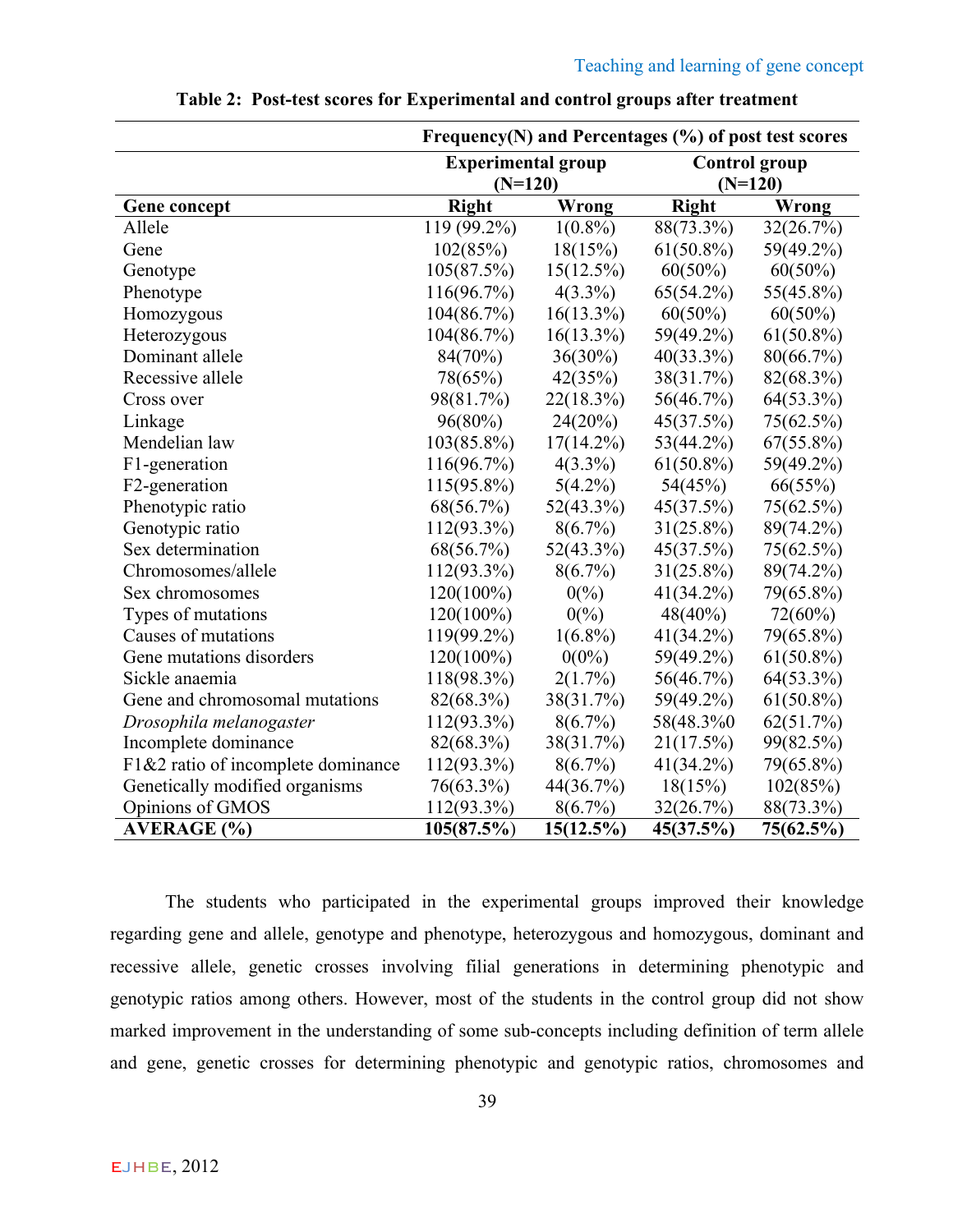alleles, sex chromosomes, dominant and recessive allele, sex linkage and inheritance of sex linked gene in both pretest and post test. For the case of sex linkage and inheritance of sex linked gene in *Drosophila melanogaster* the students were confused between phenotype and genotype, and were unable to distinguish between a pair of alleles and chromosomes. They still displayed lack of knowledge regarding incomplete dominance, gene and chromosomal mutations. Most students in control group still perceived *Drosophila melanogaster* as a human-being or plant as per their statements given in the gene concept achievement test. Some of the answers given were as follows: *Drosophila melanogaster* is a plant resistant to diseases and pests; this organism possesses so many seedlings and offspring. As per these statements sampled, the students were confused whether *Drosophila melanogaster (*common name fruit flies) is a plant or animal.

#### **Impact of CBT on Students' Learning of the Gene Concept**

The impact of CBT on the learning of the gene concept was determined statistically by testing the following null hypotheses: Ho1*: Computer-based technology has no effect on student achievement scores in the learning of gene concept* and H02: *Computer-based technology does not affect students' understanding of specific gene concept sub concept.* This necessitated the computation of means and standard deviations of pretest and post test scores for the students in the three categories of schools for both the experimental and control groups. The results were as presented in Tables 3 and 4.

|             |                                   | Provincial Boys' |           |      | Provincial Girls' District Mixed |      |           |
|-------------|-----------------------------------|------------------|-----------|------|----------------------------------|------|-----------|
| <b>ITEM</b> |                                   | Mean             | <b>SD</b> | Mean | <b>SD</b>                        | Mean | <b>SD</b> |
| <b>GCAT</b> | <b>Experimental Groups</b>        | 25.5             | 13.0      | 33.7 | 13.0                             | 25.5 | 14.7      |
|             | Control Groups                    | 28.8             | 13.1      | 24.2 | 104                              | 29.7 | 15.1      |
|             | <b>GCMCDT</b> Experimental Groups | 43.3             | 8.7       | 43.4 | 15.6                             | 42.0 | 14.8      |
|             | Control Groups                    | 48.8             | 10.3      | 36.3 | 97                               | 434  | 16.1      |

**Table 3: Comparison of mean scores and the standard deviations (S.D.) of the pre-test scores of the Experimental and Control groups on the GCAT and GCMCDT.**

The mean and standard deviation values in Tables 3 and 4 were further subjected to statistical analysis of variance (ANOVA).The results of the analysis for the pretest scores were as summarized in Tables 5. The ANOVA test at 0.05 level of significance revealed no significant differences in students' achievement capabilities between the experimental and control groups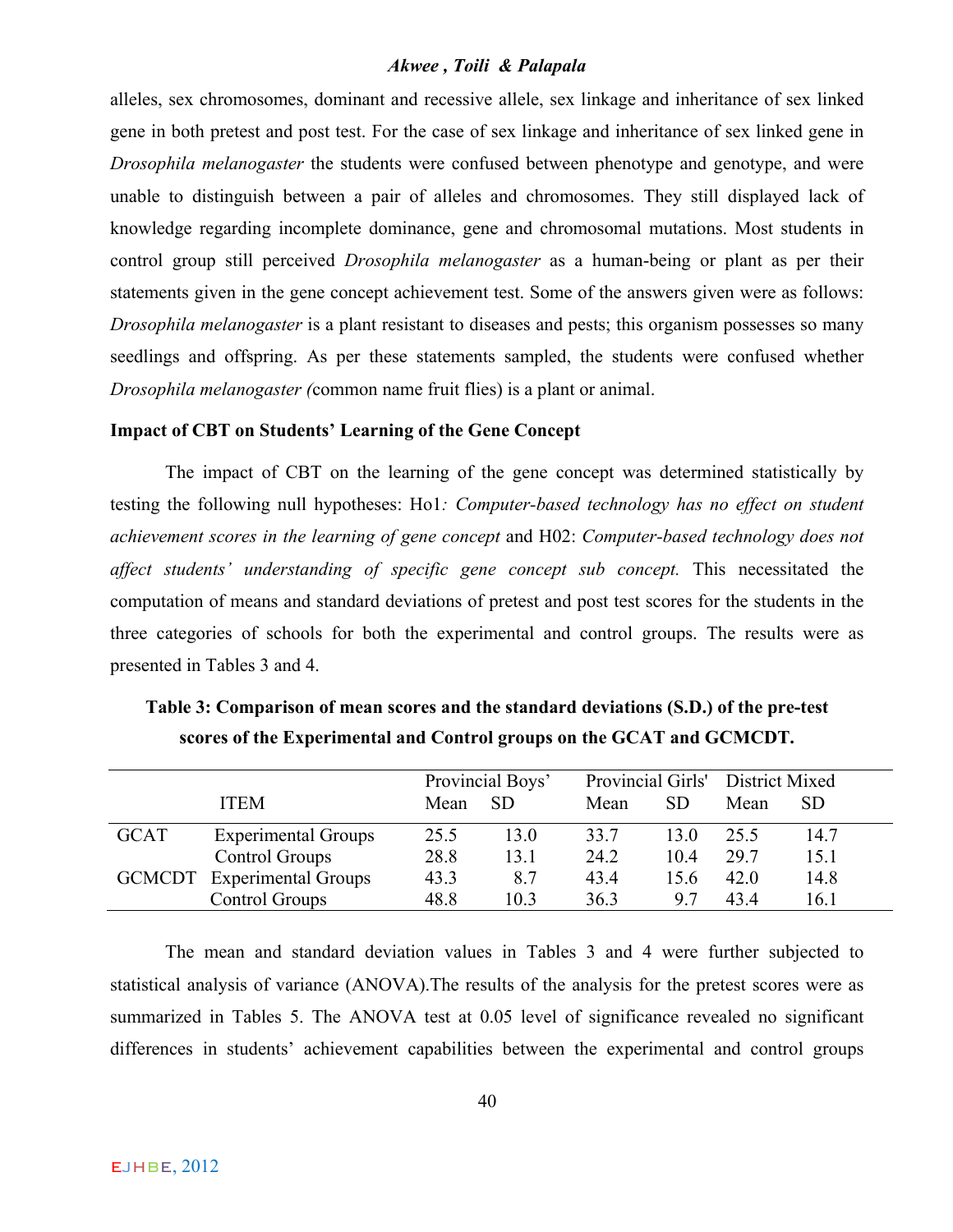(homogeneity). The F- values less than the critical value was indicative of the non existence of significant difference between the scores of the groups.

|               |                            | Provincial Boys' |      | Provincial Girls' |           | District Mixed |           | <b>MEAN</b> |  |
|---------------|----------------------------|------------------|------|-------------------|-----------|----------------|-----------|-------------|--|
|               | <b>ITEM</b>                | Mean             | SD   | Mean              | <b>SD</b> | Mean           | <b>SD</b> | GAIN        |  |
| GCAT          | Experimental 67.8          |                  | 7.6  | 66.5              | 15.2      | 53.2           | 159       | 34.3        |  |
| Groups        |                            | 30.4             | 13.8 | 33.4              | 9.9       | 36.9           | 133       | 6.0         |  |
|               | Control Groups             |                  |      |                   |           |                |           |             |  |
| <b>GCMCDT</b> | <b>Experimental Groups</b> | 78.1             | 6.8  | 72.3              | 11.3      | 65.7           | 12.1      | 29.1        |  |
|               | Control Groups             | 48.7             | 87   | 43.7              | 77        | 49.9           | 14.6      | 4.8         |  |

**Table 4: Comparison of mean scores and the standard deviations (S.D.) of the post-test scores of the Experimental and Control groups on the GCAT and GCMCDT.**

**Table 5: Analysis of Variance of the Pre-test scores on the GCAT and GCMCDT.**

| <b>ITEM</b>   | <b>GROUPS</b> | <b>F-RATIO</b> | <b>CRITICAL VALUE</b> |
|---------------|---------------|----------------|-----------------------|
| <b>GCAT</b>   | Experimental  | 1.65           | 1.98(ns)              |
| <b>GCAT</b>   | Control       | 1.64           | 1.98(ns)              |
| <b>GCMCDT</b> | Experimental  | 0.92           | $1.98$ (ns)           |
| <b>GCMCDT</b> | Control       | 0.10           | 1.98(ns)              |

ns- Not significant at  $p < 0.05$  level.

The t-test was then performed on post test scores for the experimental and control groups. The results were as presented in Table 6.The application of a t-test reveals a significant difference between the experimental and control group with reference to use of CBT (*t cal=4.33, t critical=1.658* \*\*:  $p < 0.05$  for experimental group whereas control group (t *cal=1.48, t critical=1.289 \*: p<0.1)*. From the results shown under this table, the mean 72.03 and 62.49 of the of the two test items (GCMCDT and GCAT) respectively for the experimental groups is compared with the mean 47.44 and 37.03 for the control groups. The difference between the two means is 24.59 and 25.46. At 95% confidence level interval, hypothesis test results in a P-value (\*: *p*<0.1 \*\*:  $p<0.05$ ), statistically, there is a significant difference between the two means. The t calculated values are greater than t critical values and these leads to the rejection of the null hypotheses. Based on t calculated values, therefore Computer-based technology (CBT) has an effect on student achievement scores and affects students' understanding of specific gene concept sub concepts.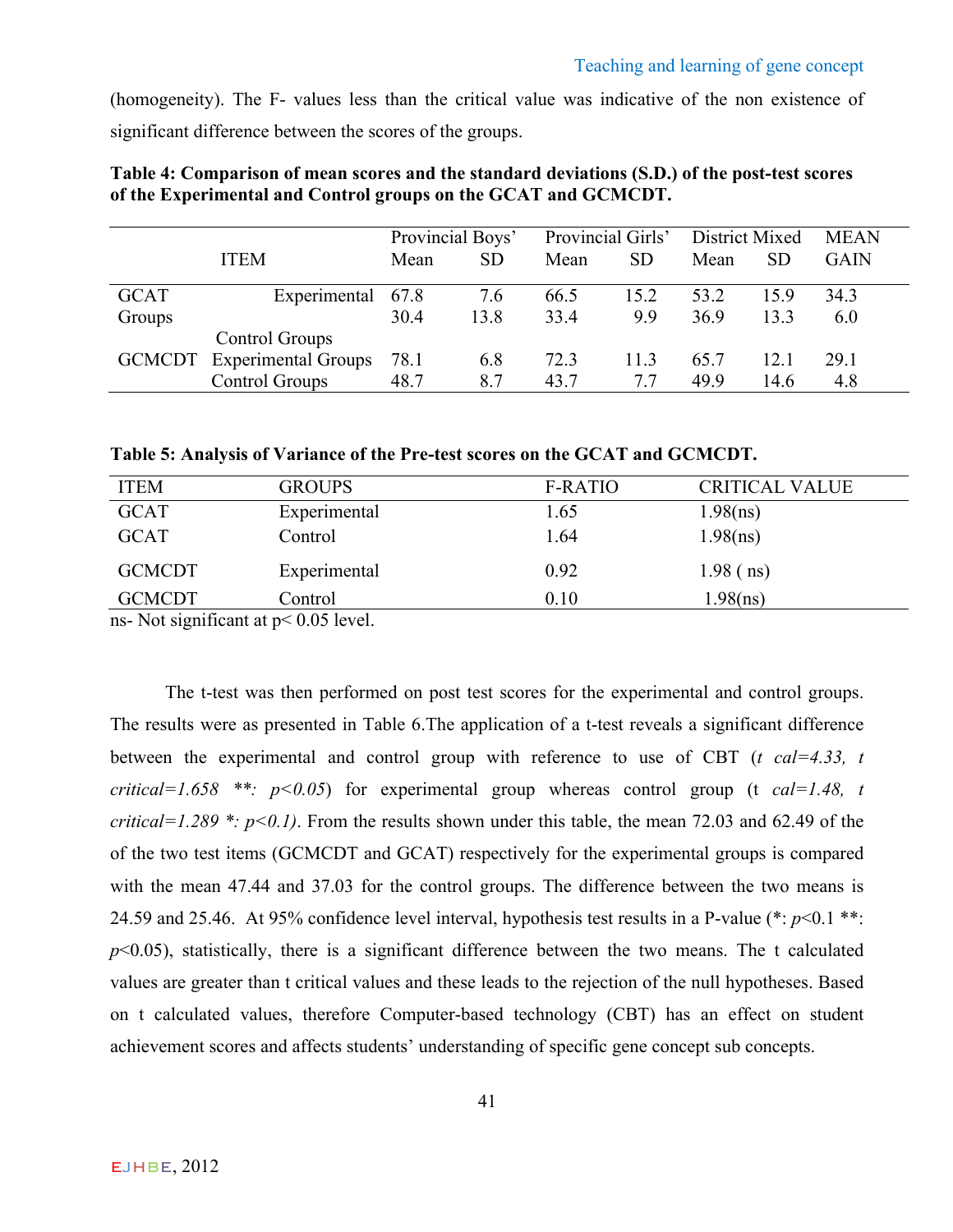|                                                                          |     | t-values                           |             |  |  |                         |  |    |  |
|--------------------------------------------------------------------------|-----|------------------------------------|-------------|--|--|-------------------------|--|----|--|
| Group                                                                    | N   |                                    | Mean        |  |  | t-calculated t-critical |  |    |  |
|                                                                          |     |                                    | GCMCDT GCAT |  |  |                         |  |    |  |
| Experimental                                                             |     | 120 72.03 62.49 (11.59) 4.33 1.658 |             |  |  |                         |  | ** |  |
| Control                                                                  | 120 | 47.44 37.03 (11.2) 1.48 1.289      |             |  |  |                         |  | ∗  |  |
| a: Numbers in () are standard deviations $\ast: p<0.1 \ast \ast: p<0.05$ |     |                                    |             |  |  |                         |  |    |  |

**Table 6: ANOVA results of the scores of post-test of the two groups**

# **DISCUSSION**

After the experimental group was exposed to computer-based simulation the students in the group showed greater improvement in performance as compared to those in the control group. These findings show existence of significant differences in achievement mean scores between the control and the experimental groups. The experimental groups exhibited a higher rate of achievement than the control groups. Several authors have established that the conventional methods of instruction have been cited as contributing to poor learning and consequently poor performance of students in examinations (Konana, 1995; Mbuthia, 1996; Too, 1996). Other researchers who supported them were Pelgrum and Plomp (1993) who went further to posit that computers can be used to improve both the instructional process by teachers and learning outcomes of the learners.

On the basis of these findings, it is can be inferred that the integration of CBT in the teaching and learning of the gene concept can indeed result in a positive effect on the students' level of general learning. This is in agreement with several studies on the efficiency of the use of CBI in recent years which have continued to show positive effects on learners' achievement, attitude towards computers and the subject matter, and perceptions of classroom environments (Kiboss 1997). Many studies carried out by several other authors have shown that computer simulations experiments are equally successful or more effective than real experiments in increasing understanding and promoting interactive learning in subjects ranging from Geography to Medicine (Cavender and Rutter, 1997; Coleman, 1994; Dewhurst, 1994; Dobson, 1995). Past research has shown that using computers for performing graphical functions seem to aid students' understanding of mathematics concepts and removes the drudgery of creating the physical graph (Mokros and Tinker, 1987). Therefore, CBT could be used to simulate experiments that are difficult to teach and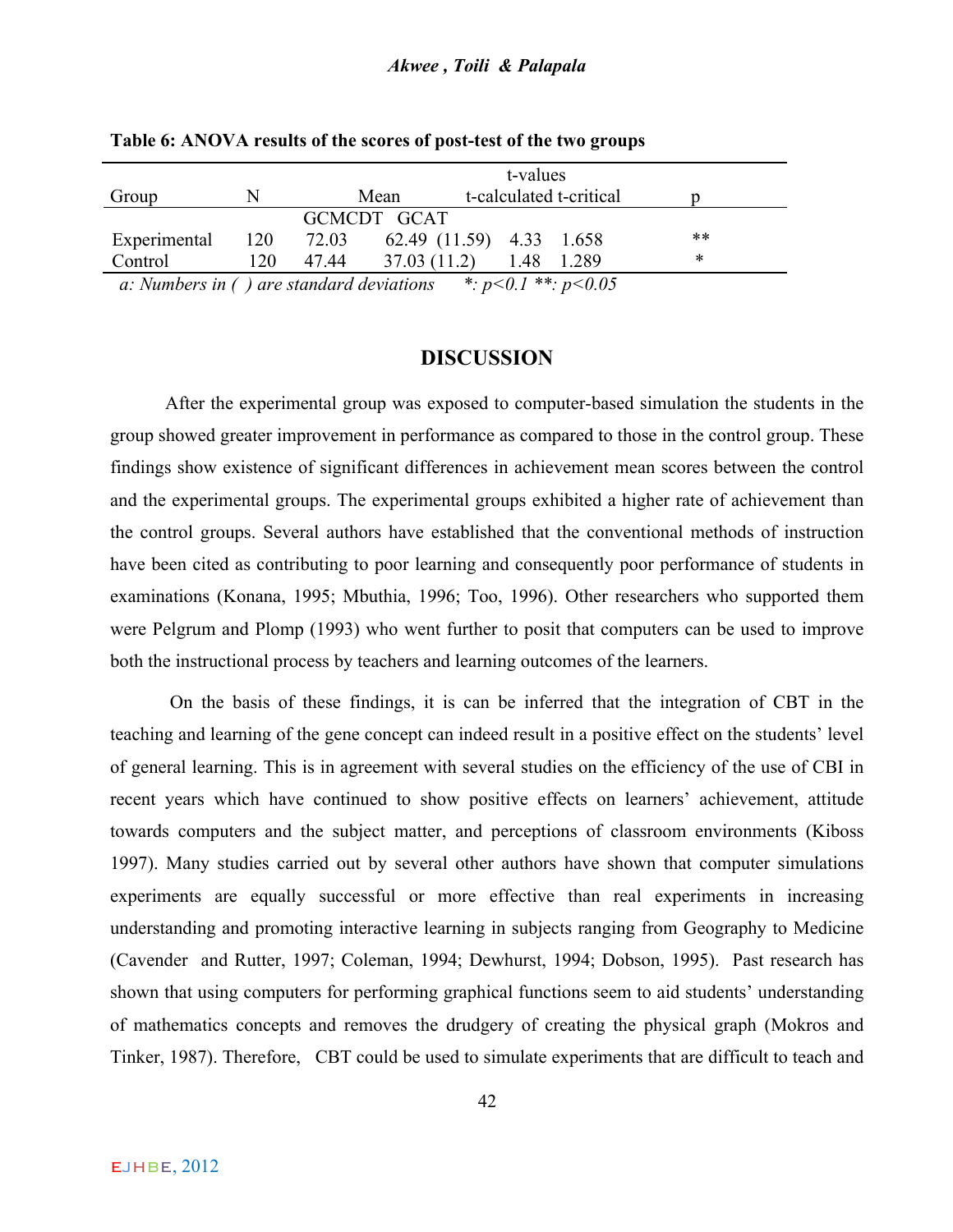learn through traditional methods. These could be the basis of students' difficulties associated with concept formation and application of acquired knowledge in exercises (Pendley et.al, 1994, Lee and Pensham, 1996). These findings provide empirical evidence and basis for concluding that the use of computer based technology (CBT) instructional medium such as computer simulation experiments, facilitates the learning of higher level cognitive demand content such as the gene concept in the area of genetics.

# **CONCLUSIONS AND RECOMMENDATIONS**

Several conclusions are made from the findings of this study. Firstly, it is apparent that poor performance and students' loss of interest in biology, particularly the gene concept in genetics, is a result of inadequate understanding of the concept. This could be attributed to the high cognitive demand of the concept and inadequate insightful teaching methods employed by the biology teachers. In essence, the internalization of the gene concept is of great importance to the cognitive development and for the proper acquisition of scientific taxonomies and a full understanding of the genetic principles. Secondly, an understanding of the central concept in biology acts as a mental tool of scientific thinking to communicate the scientific information intelligibly and thus facilitate the learning of related sub concepts. This is supported by the constructive theory of learning. Thirdly, the integration of CBT to the teaching and learning of the gene concept would revolutionalise the teaching of biology in the curriculum. This is attributed to the affordances provided by the computer programmes and the need to use scaffolds to support students who use computers to learn new and intellectually challenging content such as the gene concept.

It is therefore recommended that schools should embrace use of computer and ICT in the teaching and learning of biology to offer new emerging learning environments in the education systems. Also, the ministry of education should put in place mechanisms regarding the use of ICT in each secondary school including offering computer-based technology services to science teachers alongside laboratories. In addition, schools should employ computer technicians with sound practical skills in the maintenance, troubleshooting and upgrading of computer systems and applications software.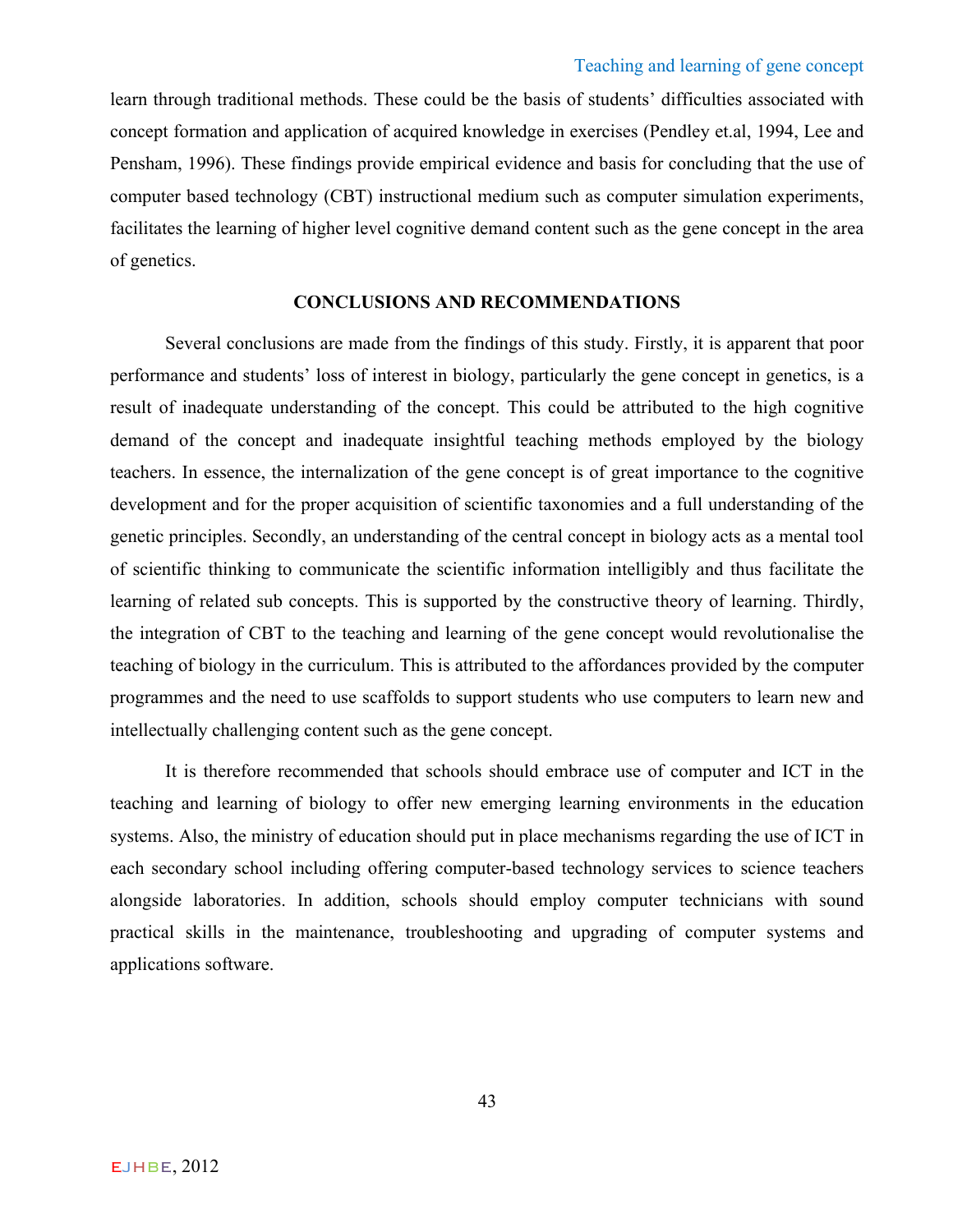#### **REFERENCES**

- Cavender, J .F. and Rutter, S. M., (1997). Multimedia: bringing the sciences to life: experiences with multimedia in the life sciences Association of Small Computer Users in Education (ASCUE) *Summer Conference Proceedings*, North Myrtle Beach, SC.
- Coleman, I. P., (1994). A computer simulation for learning about the physiological response to. *Advances in Physiology Education,* 11(1), 2–9.
- Dewhurst, D. G. A. O., (1994). Comparison of a computer simulation program and a traditional laboratory practical class for teaching the principles of intestinal absorption. *Advances in Physiology Education,* 12(1), 95–104.
- Dobson, E. L. A .O., (1995). An evaluation of the student response to electronics teaching using a CAL package. *Computers and Education,* 25(1–2), 13–20.
- Dreyfus, T. and Halevi, T. (1991). 'QuadFun A case study of pupil computer interaction', *Journal of Computers in Mathematics and Science Teaching,* 10(2), 43–48.
- Entwistle, N.J., (1998). Approaches to learning and forms of understanding in B. Dart and G. Boulton-Lewis (Eds.), *Teaching and learning in higher Education* (pp.72-101). Melbourne: Australia Council for Educational Research.
- Goos, M. I., Galbraith, P., Renshan, P. and Geiger, V. (2003). Perspectives on technology mediated learning in secondary school Mathematics classrooms. *The Journal of Mathematical Behavior*, 22(1), 73–89
- Hoyles, C. and Noss, R. (1992). A pedagogy for mathematical micro-worlds. *Educational Studies in Mathematics,* 23(1), 31–57.
- Hounshell, P. B. and Hill, S. R., (1989). The Microcomputer and achievement and attitudes in High school Biology. *Journal of Research in Science Teaching,* 26(6), 543–549.
- Kesidou, S. and Roseman, S. E., (2002). How well middle school sciences do programs measure Up? Findings from projects2061's curriculum Review. *Journal of Research in Science Teaching,* 39(6), 522–549.
- Kiboss, J. K., (1997). Relative Effects of a Computer-Based Instruction in Physics on Students' Attitudes, Motivation and Understanding about Measurement and Perceptions of Classroom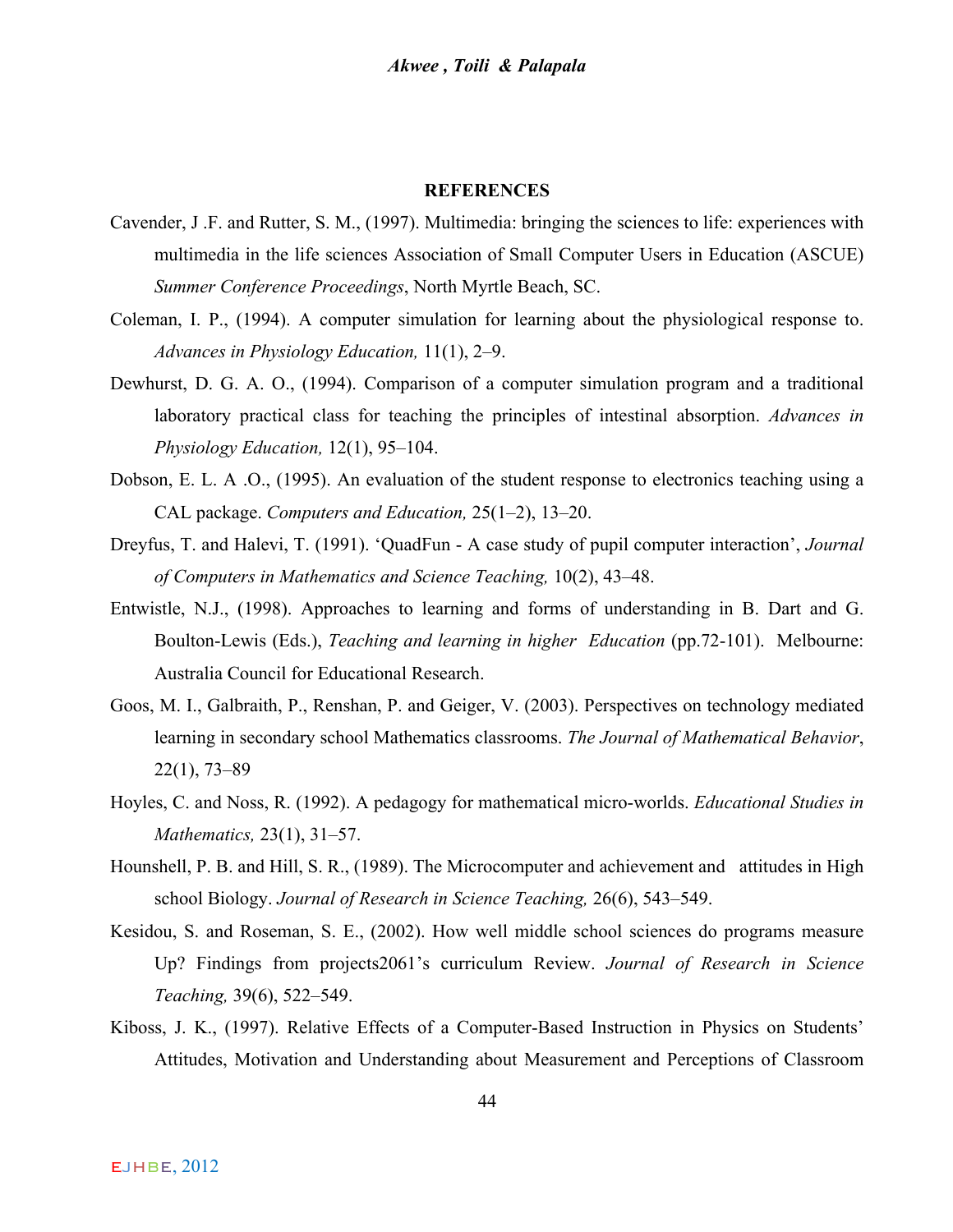Environment. Unpublished PhD Thesis, University of the Western Cape.

- Kenya National Examinations Council reports, (2003-2008). *2002-2007 KCSE Examination Reports.* Nairobi-Kenya.
- Konana, L. S., (1995). Education, Science and Technology. Paper to Pan African Colloquim, Moi University, 21<sup>st</sup> February 1995.
- Lee, K.W. L., and Pensham, P. F., (1996). A general strategy for solving high school electrochemistry problems. *International Journal of Science Education,* 18(3), 543–555.
- Mbuthia, F. K., (1996). A Comparative Study of the Effects of Two Instructional Approaches on Student Performance in Kiswahili Poetry in Selected Secondary Schools in Eldoret municipality. Unpublished masters Thesis, Moi University.
- Michel, R. G., Calvari, J. M., Znamenskaia, E., Yang, K. X., Sun, T. and Bent, G., (1999). 'Digital video clips for improved pedagogy and illustration of scientific Research with video clips on atomic spectrometry'. Spectrochimica Acta Part B-*Atomic Spectroscopy*, 54(13), 1903–1918.
- Mugenda, M.O. and Mugenda, A.G., (2003). *Research Methods; Quantitative and Qualitative Approaches*: Nairobi; African centre for Technology studies.
- Pendley, B. D., Bretz, R. L. and Norak, J. D., (1994). Concepts maps as a tool to assess learning in chemistry. *Journal of Chemistry,*71(1), 9–15.
- Pelgrum, W. J. and Plomp, T., (1993). *The IEA studies of computers in education: implementation of an innovation.* Oxford: Pergamon press.
- SMASSE Report, (2000). *Manual for National in-service Education and Training for Biology Teachers.* SMASSE INSET.
- Too, J. K., (1996). A Survey of the Availability and Use of Media Resources in Mathematics Instruction: The Case of Secondary Schools in Nandi District, Kenya. Unpublished Masters Thesis, Moi University.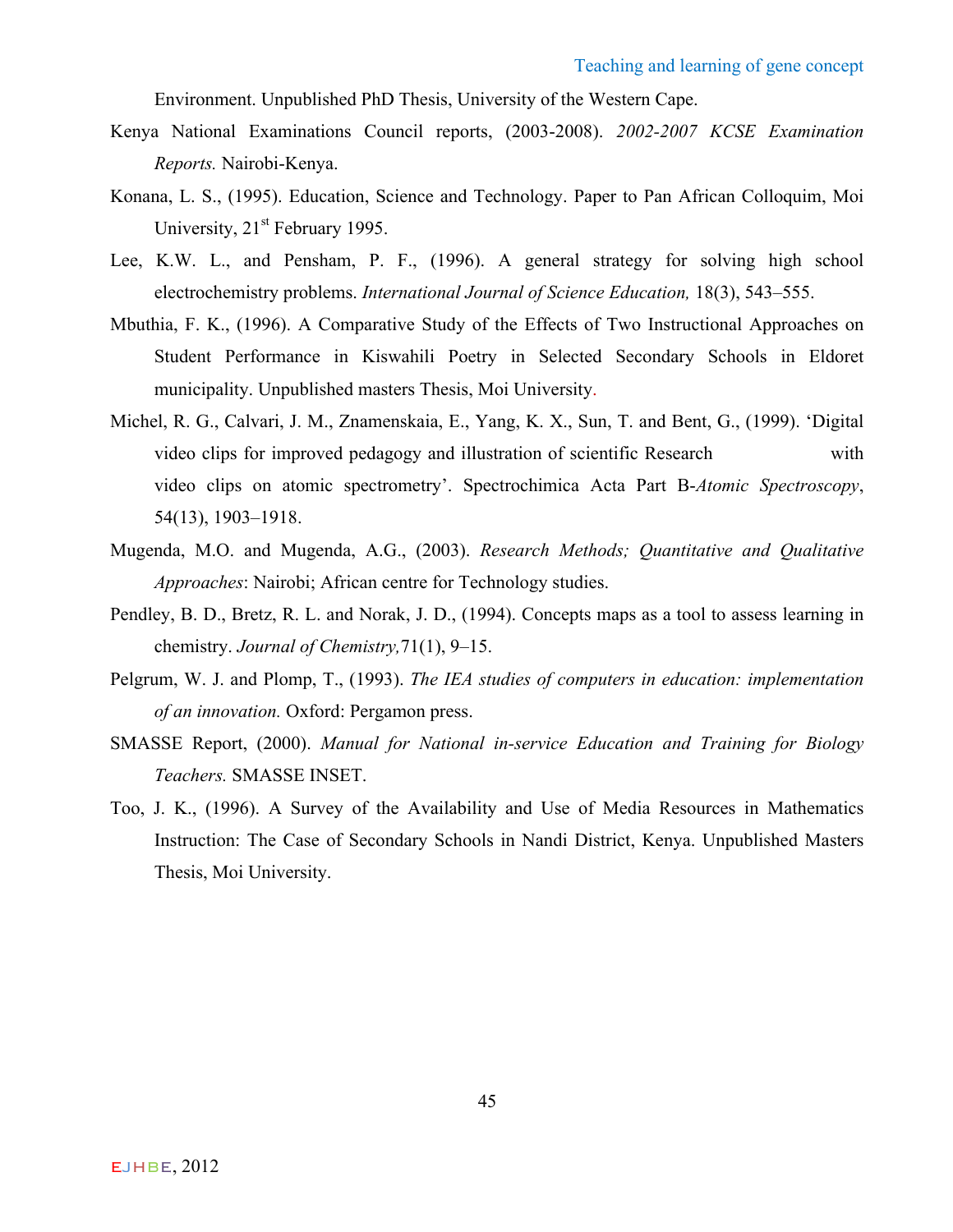# **APPENDIX A**:

#### GENE CONCEPT ACHIEVEMENT TEST FOR FORM IV STUDENTS

Dear student,

The purpose of this Gene Concept Achievement Test (GCAT) is to gather information on integration of computer –based technology in teaching and learning of gene concept in secondary schools in Western Province, Kenya.

Thank you in advance for your cooperation.

Q1.(a) Explain the differences between each of the following pair of terms:

- i) Gene and Allele
- ii) Genotype and Phenotype
- iii) Homozygote and Heterozygote
- iv) Dominant allele and Recessive allele
- v) Cross-over and linkage

b) The diagram below represent Mendelian observation made from a laboratory experiment showing inheritance of alleles from parent to offspring during the process of sex cell formation. Use it to answer the following questions.



# **Fig3.Segregation of alleles in the production of sex cells.** Source:Http://www.angelfire.com/dc/apgenetics/basics-principles,htm#**Alleles**#**Alleles**

- i) State Mendel's first law of inheritance.
- ii) Explain this law.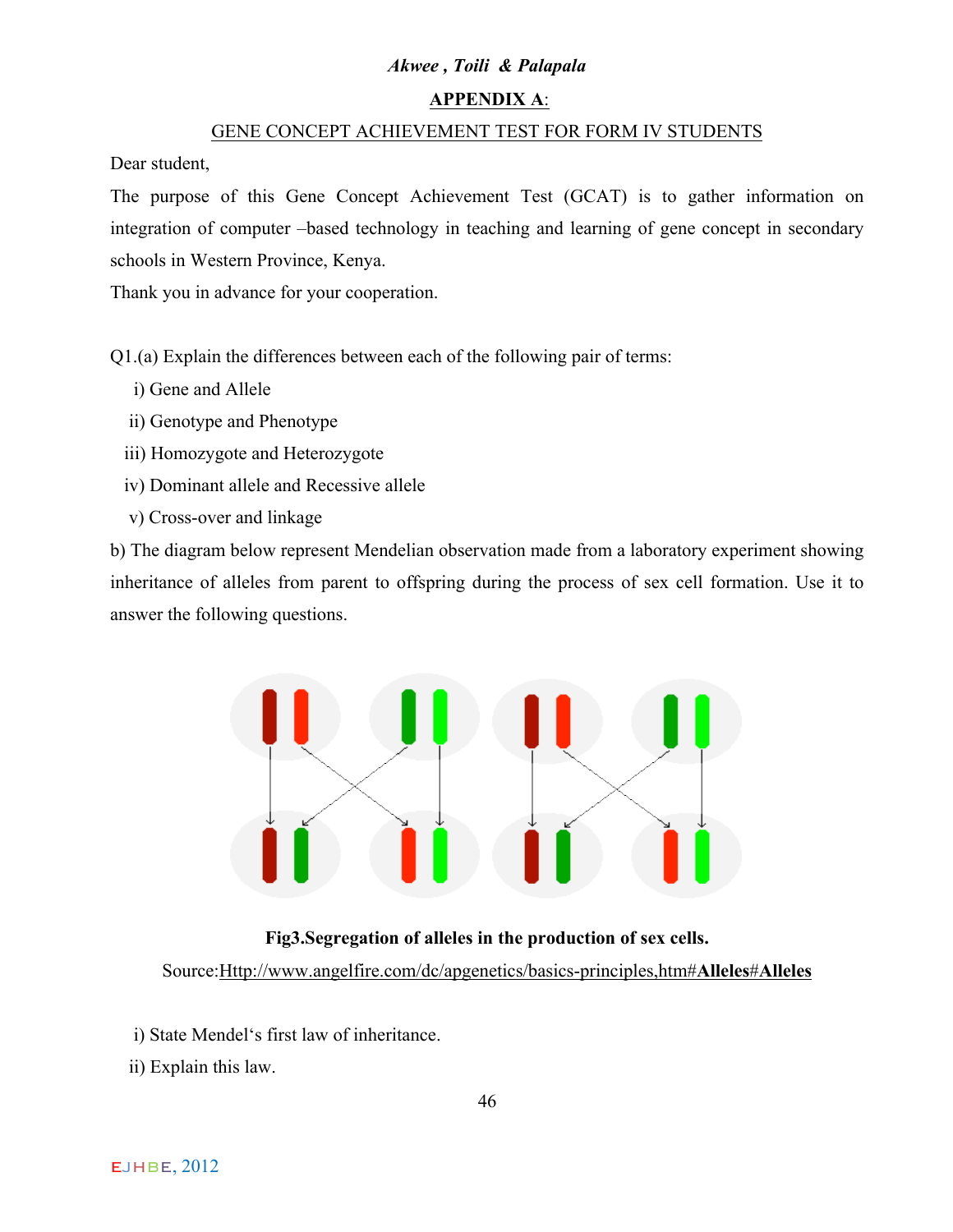Q2. A scientist crossed a yellow flowered *Mirabilis sp.* plant with a green flowered *Mirabilis sp.*  plant. He observed an FI generation that had yellow flowers. He the self –pollinated the F1 generation plants and got 1600 plants in the F2 generation.



**Fig 4. Cross pollination in a** *Mirabilis sp.* **plant.**

Source: Http://www.angelfire.com/dc/apgenetics/basics-principles,htm#**Alleles**#**Alleles**

- a) From the cross, identify the;
	- i). Plant with dominant genes
	- ii).Plant with recessive genes
- b) i) Make across showing how the F1 generation was obtained
	- ii).Make across showing how the F2 generation was obtained
	- iii) Make across to show the probable phenotypes of the f2 generation
- c) Calculate the number of plants in the f2 generation with
	- i) Yellow flowers
	- ii) Green flowers

Q3. A scientist designed an experiment in the laboratory to determine the sex of fruit flies in the laboratory. The scientist used the features shown below to distinguish male fruit flies from female fruit flies. Use to answer the following questions.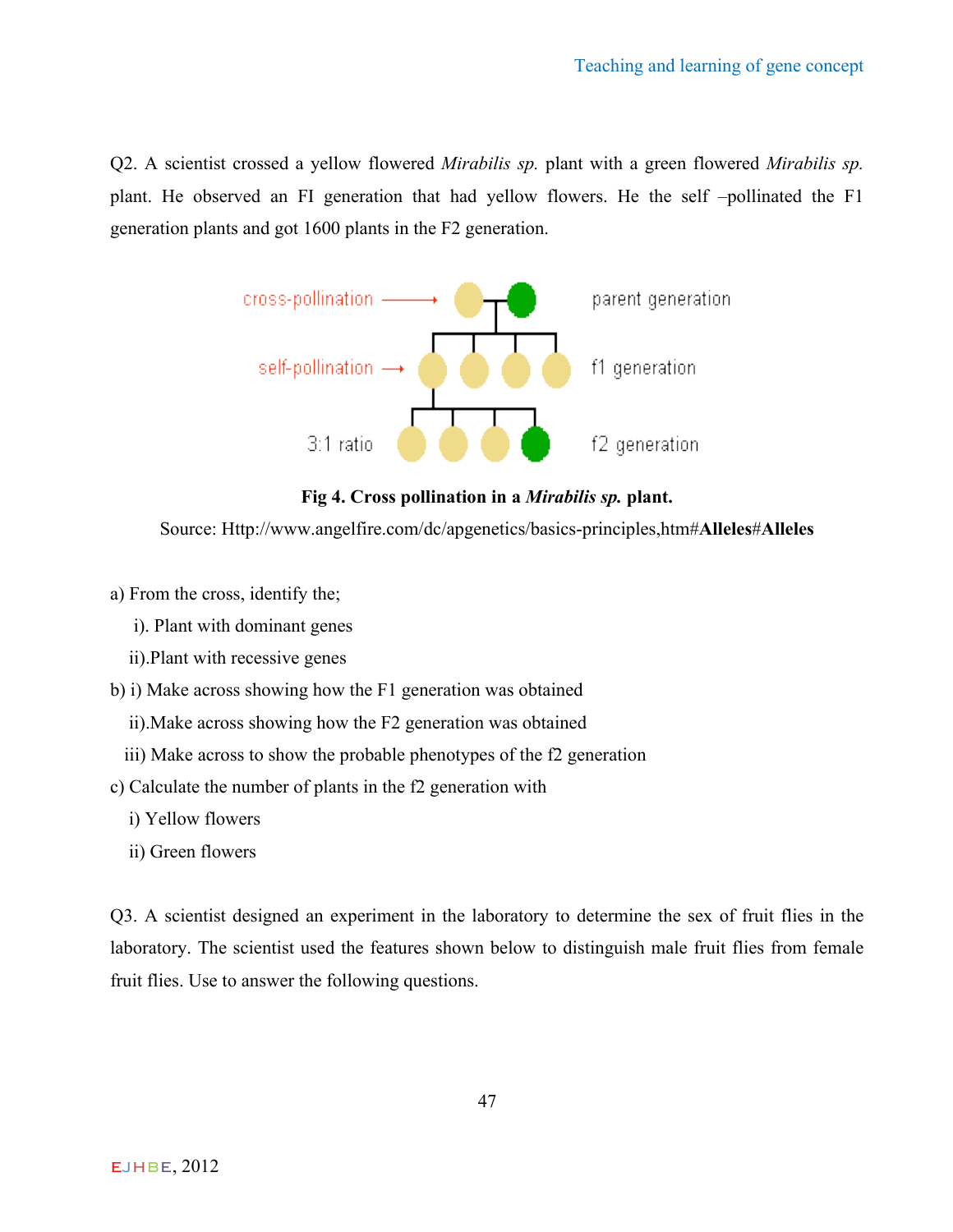

**Fig 5. Sex determination in fruit flies.**

- a) i) Identify the fruit flies
	- ii) Between a pair of alleles and a pair of chromosomes, what determines the sex of fruit fly?
	- iii). Distinguish between sex chromosomes and sex-linkage.
	- iv). How is sex determined in human beings?

b) Later on, some mutations were seen in a breeding experiment in the laboratory of sex fruit fly as shown below.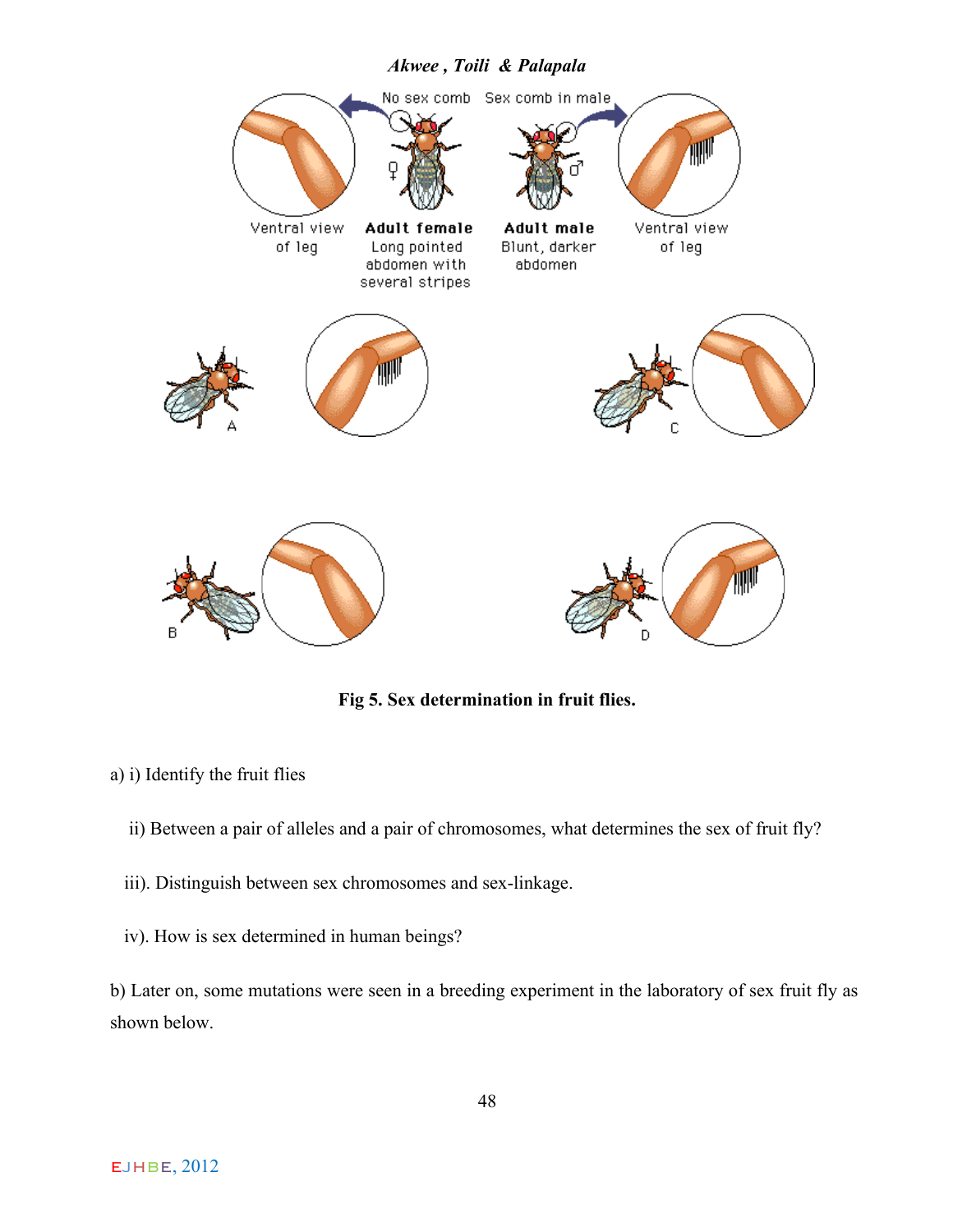# Teaching and learning of gene concept



**Fig 6. Common mutation in sex fruit flies**

i) State two types of mutations.

ii) Give examples of genetic disorders brought about by mutations.

c) Sickle-cell anaemia is a hereditary disease due to a recessive gene which changes normal Haemoglobin (Hb-A) to abnormal Haemoglobin (Hb-S).The red blood cells of people with sicklecell anaemia are sickle-shaped.

- i) What are the possible phenotypes of the offspring of a man who is heterozygous and a woman who is also heterozygous?
- ii) What proportion of the offspring would have sickle-cell anaemia and sickle-cell trait?
- iii) What is the genetic cause of sickle cell anemia?
- iv) What are four uses of genetic engineering in the field of medicine and agriculture?
- d) i) State three causes of mutations in organisms.
	- ii) Differentiate between point mutations and chromosomal aberrations

 iii) The human somatic (body) cell has 46 chromosomes in its nucleus. How many of these are sex chromosomes?

e) Most of genetic experiments in the laboratory, *Drosophila melanogaster* has been the most suitable for scientists. Give reasons why it is the most preferred fruit fly.

4. In the 'four o'clock' plant, red flower color (gene represented by R) shares equal dominance (codominant) with white flower (gene represented by W), the heterozygous plants being pink flowered. If a red flowered plant is crossed a white flowered one, what will be the flower color of: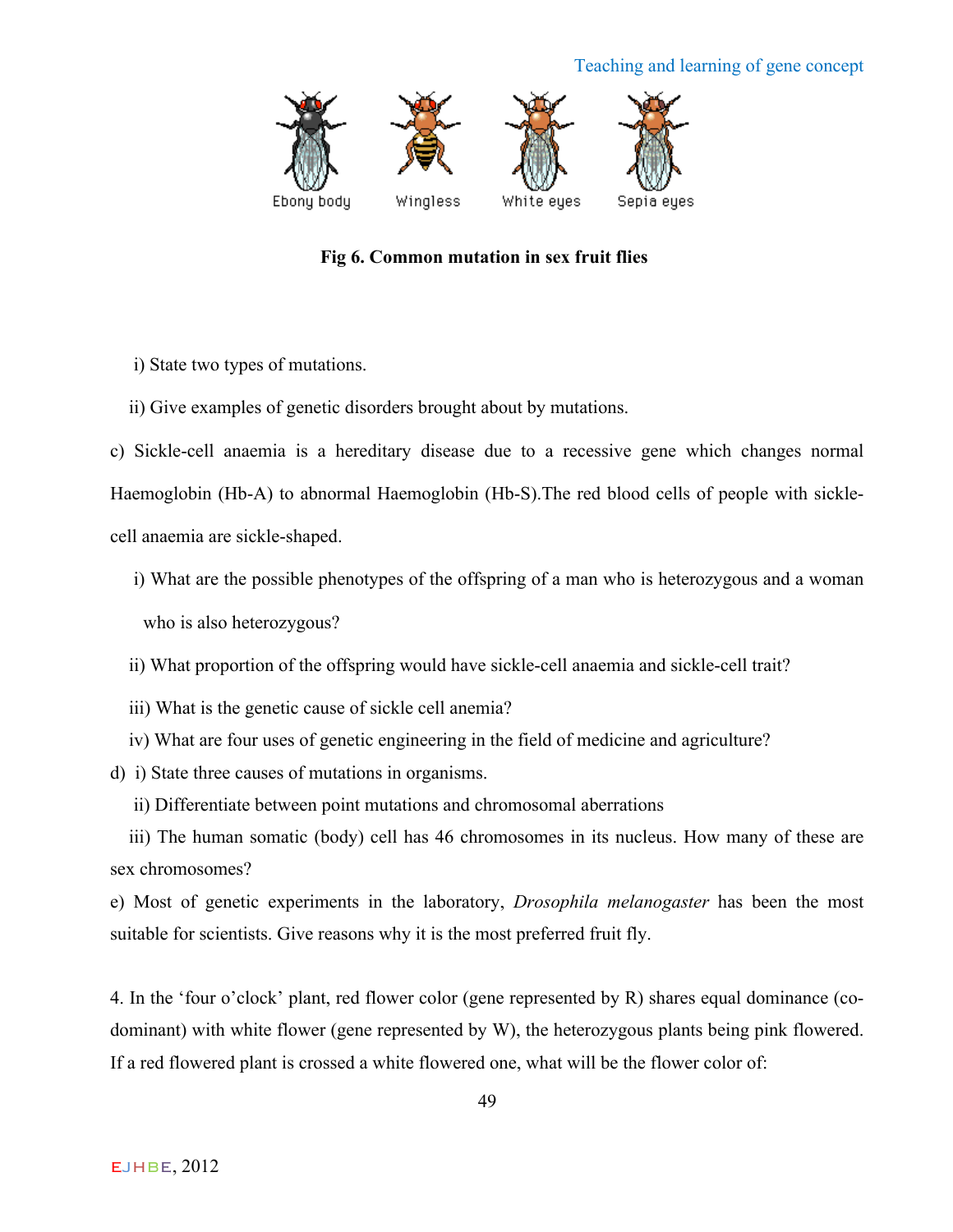a) The F1 generation?

b) The F2 generation after selfing F1?

c) The offspring of a cross between the F1 and their red flowered parents?

d) The offspring of a cross between the F1 and their white flowered parents?

e) i) What do you understand by genetic modified organisms?

ii) What is your opinion regarding genetically modified foods in our country

Source: Njoroge, N et al (2006**)** Longhorn Secondary Biology Form Four New Syllabus .Nairobi-Kenya: Longhorn Publishers

#### **APPENDIX B**

#### B: GENE CONCEPT MULTIPLE –CHOICE DIAGNOSTIC TEST (GCMCDT)

1. What is the name given to chromosomes with the same shape, size; structure and it contain the same genes in the same locations.

A. heterozygous B. homozygous C. dominant D.homologous

2. Which one of the following refers to the location of genes in the same chromosomes and linked genes are inherited together?

 A. gene linkage B. sex-linked genes C. sex-linked characteristics D. crossing over 3. Which of these explanation best explain the significance of meiosis?

i).Source of variation

ii).maintains genetic constancy in organisms

iii).Crossing over resulting in variations

iv).Gamete formation

A. iv, ii, i  $B$  iii, i, ii  $C$ . i, iii, iv  $D$ . iv, iii, ii

4. The traits controlled by a gene located on the unpaired part of the X-chromosome are called :

A. Sex linked genes B. Crossing over C. Sex determination D. Sex-linked characteristics

# **Use this information to answer Q5-7**

In a garden with plants of same pieces, 705 plants had red flowers while 224 had white flower

5. Work out the ratio of red to white flowered plants

A.1:3 B. 1.2.1 C. 4:0 D. 3:1

50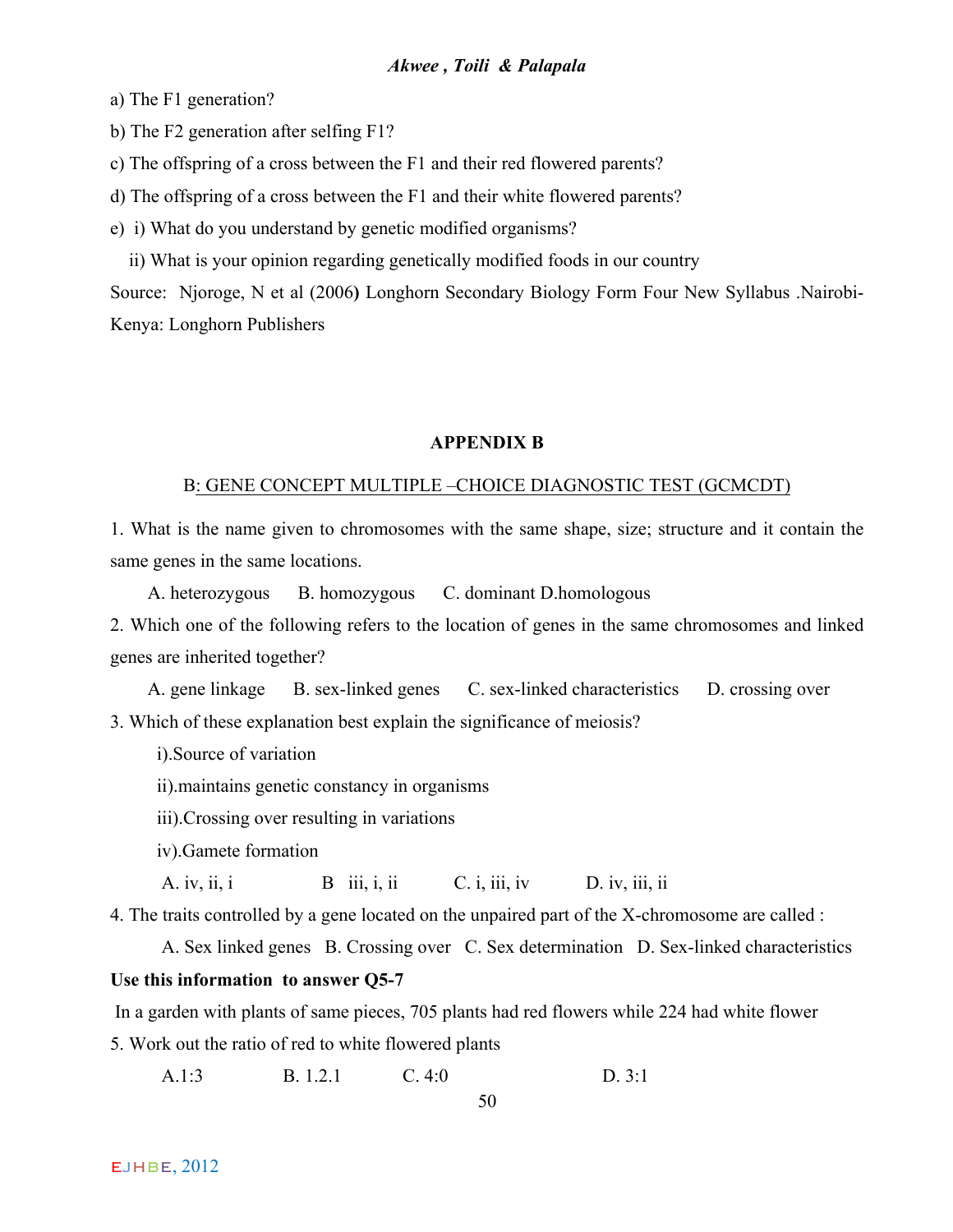6. What is the genotypic ratio from the cross above?

A.1:2:1 B.3:1 C.1:1 D. 2:2

- 7. Which type of inheritance is this?
- A. Dihybrid B. Incomplete C. monohybrid D. complete
- 8. What is meant the term Allele?
	- A. The study of alternative different forms of genes for a specific trait
	- B. The segment of DNA coding for a particular proteins
	- C .Alternatives forms of the same gene.
	- D. Different forms of genes for specific traits
- 9. Homologous chromosomes not involved in sex determination.
	- A.  $22<sup>nd</sup>$  pair XY
	- B. 23rd pair autosomes (AA)
	- C.  $22<sup>nd</sup>$  pair autosomes (AA)
	- D. 44<sup>th</sup> pair XY

10. Name of scientist considered to be the father of modern genetics

A. Crick B. Mendel C. Griffith D Messelson

11. Which one of the following is NOT a disorder in humans caused by gene mutations?

A. Haemophilia B. Sickle cell anaemia C. Color blindness D.Down's syndrome

12. In mice the allele for black fur is dominant to the allele for brown fur. What percentage offspring

would have brown fur from a cross between heterozygous black mice and brown mice?

A. 50% B.25% C. 100% D.75%

- 13. Which ONE of the following statements best describes chromosomal translocation mutations?
	- A. Occurs when chromatids break at two places
	- B. The chromatids rejoins the middle piece, rotates and joins in an inverted position
	- C. Occurs when a section of chromatids break off and becomes attached to another chromatid of another chromosome
	- D. occurs when chromatids break off, rotates and rejoins the middle piece of other chromatids.

14. Which ones of the following best explain process that occurs during anaphase of Mitosis?

i).Sister homologous chromosomes separate.

- ii).Sister chromatids move to opposite poles.
- iii).Sister chromosomes aligned at the equator